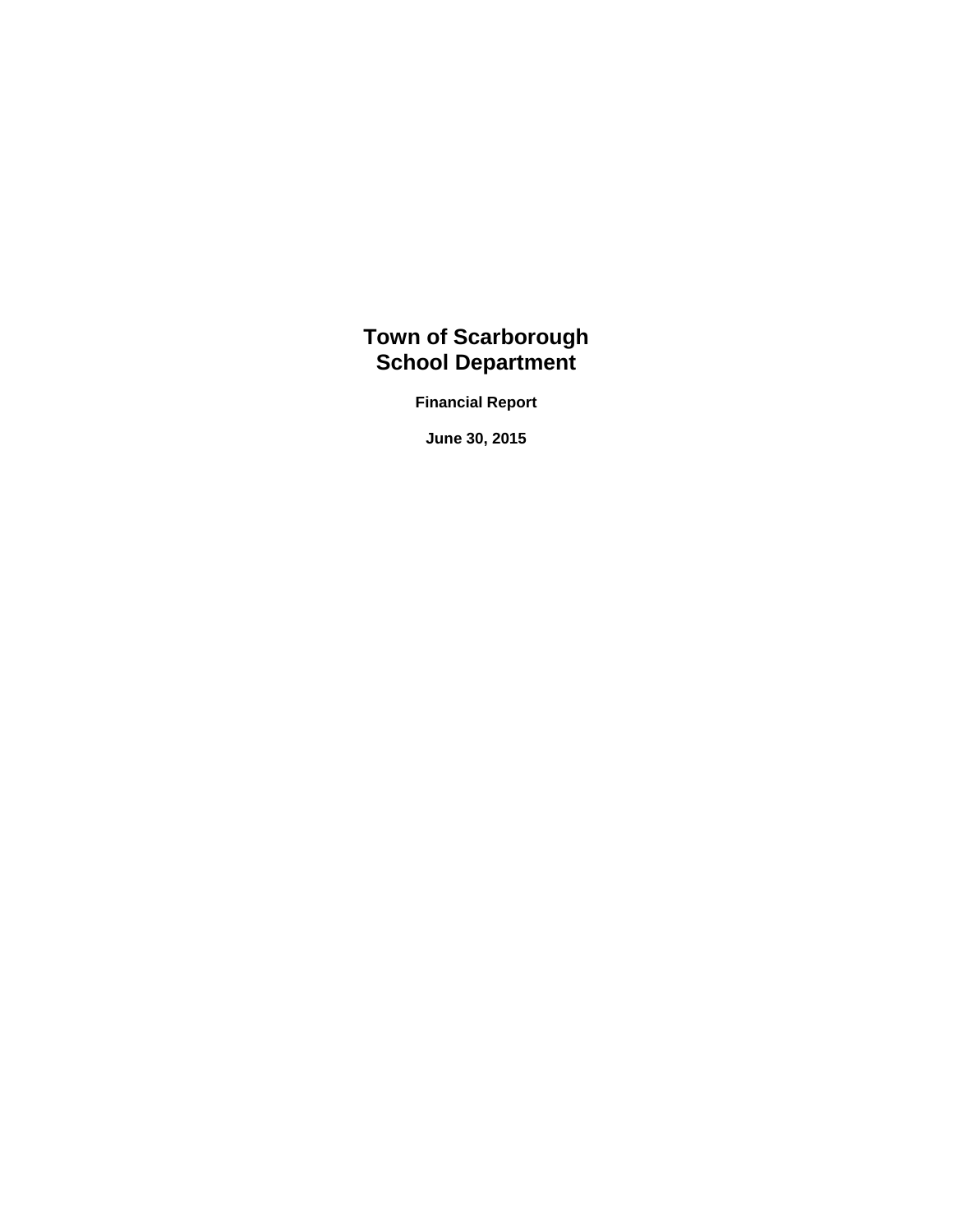## **CONTENTS**

| <b>Independent Auditors' Report</b>                                                                                                   | 1              |
|---------------------------------------------------------------------------------------------------------------------------------------|----------------|
| <b>Balance Sheet - Governmental Funds</b>                                                                                             | 3              |
| Statement of Revenues, Expenditures and Changes in Fund Balances -<br><b>Governmental Funds</b>                                       | 4              |
| <b>Statement of Revenues, Expenditures and Changes in Fund Balance</b><br>Budget (Non-GAAP Budgetary Basis) and Actual – General Fund | 5              |
| <b>Statement of Fiduciary Net Position - Fiduciary Funds</b>                                                                          | 6              |
| Statement of Changes in Fiduciary Net Position - Fiduciary Funds                                                                      | $\overline{7}$ |
| <b>Notes to Financial Statements</b>                                                                                                  | 8              |
| <b>Independent Auditor's Report on Additional Information</b>                                                                         | 15             |
| Schedule of Revenues, Expenditures and Changes in Fund Balances -<br><b>Special Revenue Funds</b>                                     | 16             |
| Schedule of Revenues, Expenditures and Changes in Fund Balances -<br><b>Non-major Capital Projects Funds</b>                          | 17             |
| Schedule of Changes in Fiduciary Net Position -<br><b>Private-Purpose Trust Funds</b>                                                 | 18             |
| Statement of Cash Receipts and Cash Disbursements -<br><b>Student Activity Funds</b>                                                  | 19             |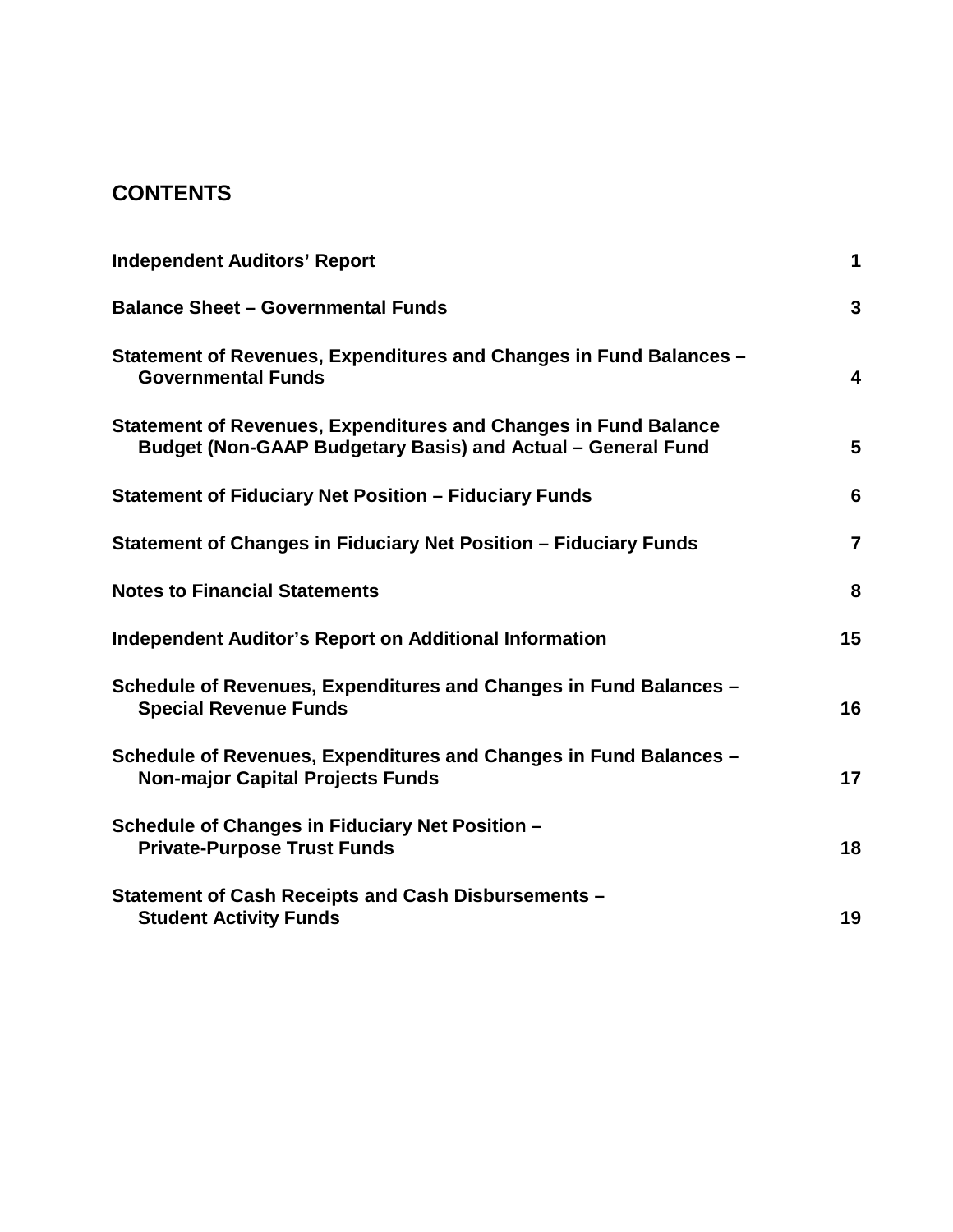

Accessible Approachable Accountable

#### **Independent Auditors' Report**

Board of Education Town of Scarborough School Department Scarborough, Maine

#### **Report on the Financial Statements**

We have audited the accompanying financial statements of the major fund and the remaining non-major fund information of the Town of Scarborough School Department (the School Department), a department of the Town of Scarborough, Maine, as of and for the year ended June 30, 2015, and the related notes to the financial statements as listed in the table of contents.

#### *Management's Responsibility for the Financial Statements*

Management is responsible for the preparation and fair presentation of these financial statements in accordance with accounting principles generally accepted in the United States of America; this includes the design, implementation, and maintenance of internal control relevant to the preparation and fair presentation of financial statements that are free from material misstatement, whether due to fraud or error.

#### *Auditors' Responsibility*

Our responsibility is to express opinions on these financial statements based on our audit. We conducted our audit in accordance with auditing standards generally accepted in the United States of America. Those standards require that we plan and perform the audit to obtain reasonable assurance about whether the financial statements are free from material misstatement.

An audit involves performing procedures to obtain audit evidence about the amounts and disclosures in the financial statements. The procedures selected depend on the auditors' judgment, including the assessment of the risks of material misstatement of the financial statements, whether due to fraud or error. In making those risk assessments, the auditor considers internal control relevant to the entity's preparation and fair presentation of the financial statements in order to design audit procedures that are appropriate in the circumstances, but not for the purpose of expressing an opinion on the effectiveness of the entity's internal control. Accordingly, we express no such opinion. An audit also includes evaluating the appropriateness of accounting policies used and the reasonableness of significant accounting estimates made by management, as well as evaluating the overall presentation of the financial statements.

We believe that the audit evidence we have obtained is sufficient and appropriate to provide a basis for our audit opinions.



30 Long Creek Drive, South Portland, ME 04106-2437 | 207-774-5701 | 207-774-7835 fax | cpa@macpage.com One Market Square, Augusta, ME 04330-4637 | 207-622-4766 | 207-622-6545 fax One Union Street, Suite 505, Portland, ME 04101 | 207-774-4030 | 866-927-0288 fax

**Macpage LLC**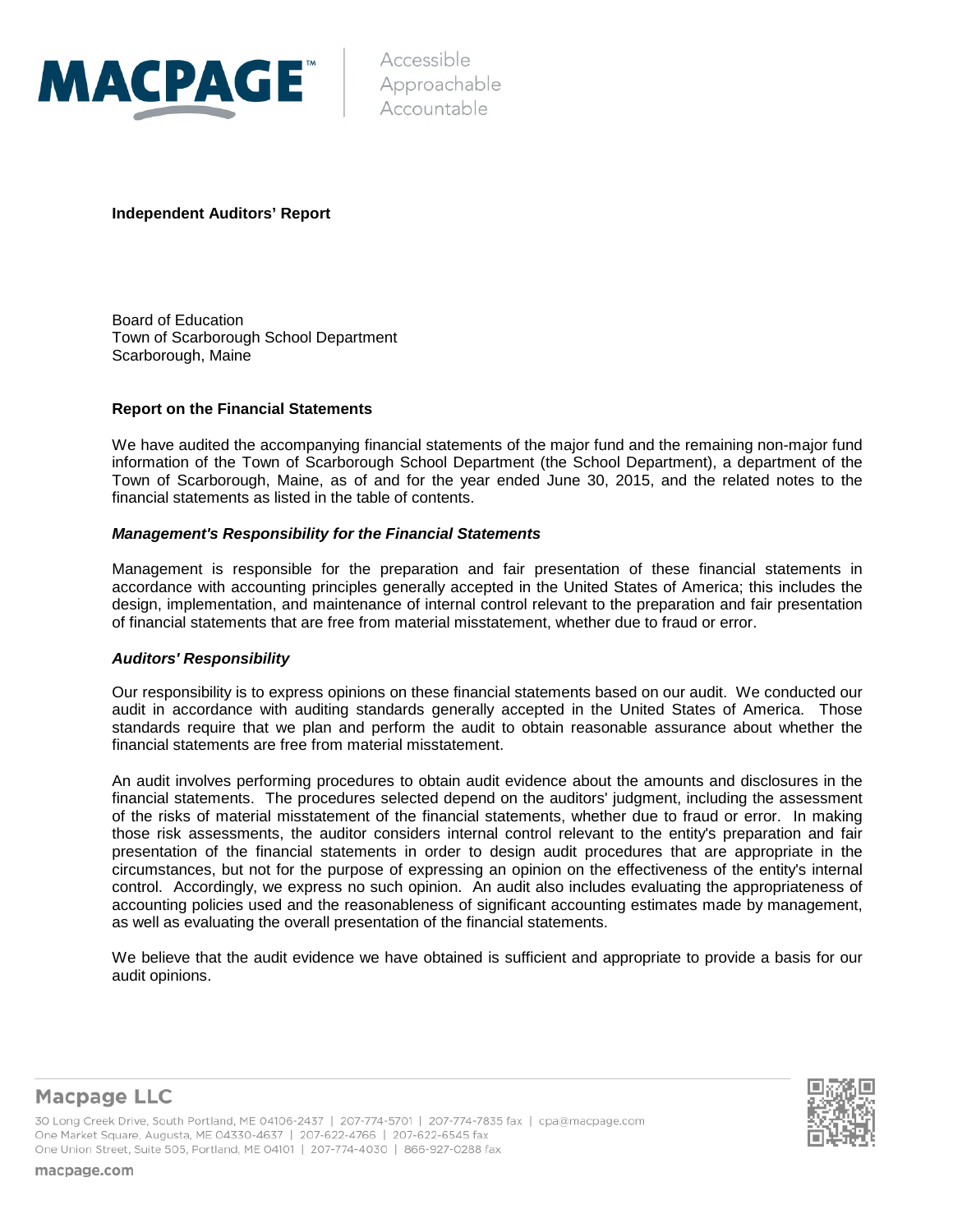#### *Opinions*

In our opinion, the financial statements referred to above present fairly, in all material respects, the respective financial position of each major fund and the aggregate remaining fund information of the Town of Scarborough School Department, as of June 30, 2015, and the respective changes in financial position and the respective budgetary comparison for the General Fund for the year then ended in accordance with accounting principles generally accepted in the United States of America.

#### *Emphasis of Matter*

As discussed in Note 1, the financial statements of the Town of Scarborough School Department are intended to present the financial position, the changes in financial position of only that portion of the major fund and the remaining non-major fund information of the Town of Scarborough, Maine that is attributable to the transactions of the School Department. They do not purport to, and do not, present fairly the financial position of the Town of Scarborough, Maine as of June 30, 2015, the changes in its financial position for the year then ended in conformity with accounting principles generally accepted in the United States of America. Our opinions are not modified with respect to this matter.

#### **Other Matters**

#### *Required Supplementary Information*

Management has not presented the Management's Discussion and Analysis that accounting principles generally accepted in the United States of America requires to be presented to supplement the basic financial statements. Such missing information, although not a part of the basic financial statements, is required by the Governmental Accounting Standards Board, who considers it to be an essential part of financial reporting for placing the basic financial statements in an appropriate operational, economic, or historical context. Our opinion on the basic financial statements is not affected by this missing information.

Macpage LLC

South Portland, Maine December 15, 2015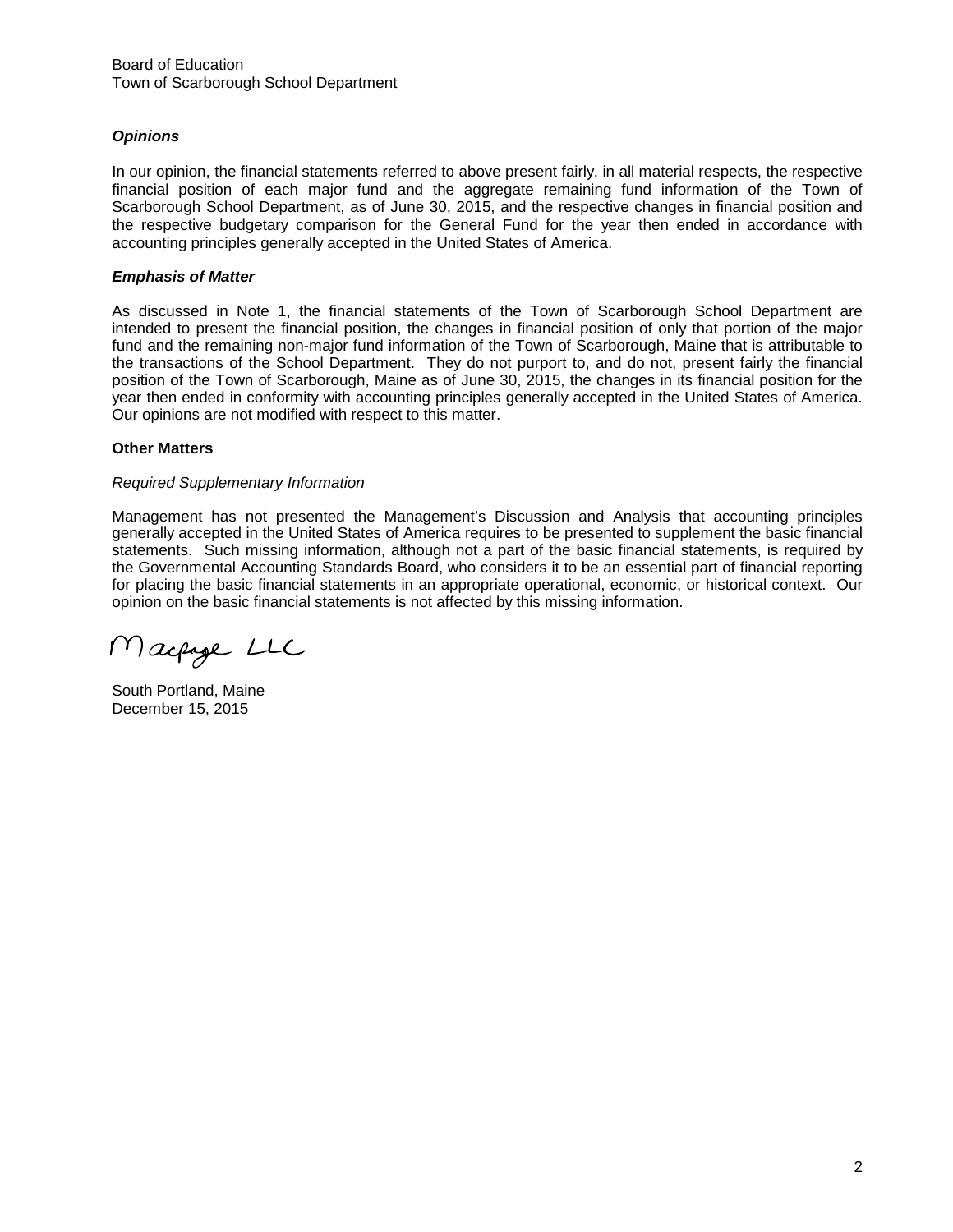### **Balance Sheet Governmental Funds**

**June 30, 2015**

|                                                                                                                                                           | General<br>Fund                                           | Non-Major<br>Special<br>Revenue<br>Funds | Non-Major<br>Capital<br>Projects<br>Funds |    | Total<br>Governmental<br>Funds                                 |  |
|-----------------------------------------------------------------------------------------------------------------------------------------------------------|-----------------------------------------------------------|------------------------------------------|-------------------------------------------|----|----------------------------------------------------------------|--|
| <b>Assets</b><br>Due from the Town<br>Intergovernmental receivables<br>Inventory                                                                          | \$<br>5,347,989<br>69,492                                 | \$<br>153,715<br>154,888<br>26,122       | \$<br>3,129,805                           | S  | 8,631,509<br>224,380<br>26,122                                 |  |
| <b>Total Assets</b>                                                                                                                                       | 5,417,481                                                 | \$<br>334,725                            | \$<br>3,129,805                           | \$ | 8,882,011                                                      |  |
| <b>LIABILITIES AND FUND BALANCES</b>                                                                                                                      |                                                           |                                          |                                           |    |                                                                |  |
| <b>Liabilities</b><br>Accounts payable<br>Accrued payroll<br>Accrued withholdings<br>Accrued compensated absences<br>Accrued vacation<br>Unearned revenue | \$<br>608,012<br>3,450,744<br>47,752<br>251,220<br>94,503 | \$<br>56,500<br>1,374                    | \$<br>640,148                             | \$ | 1,304,660<br>3,450,744<br>47,752<br>251,220<br>94,503<br>1,374 |  |
| <b>Total Liabilities</b>                                                                                                                                  | 4,452,231                                                 | 57,874                                   | 640,148                                   |    | 5,150,253                                                      |  |
| <b>Fund Balances</b><br><b>Fund balances</b><br>Nonspendable                                                                                              |                                                           |                                          |                                           |    |                                                                |  |
| Inventory<br>Restricted                                                                                                                                   |                                                           | 26,122                                   |                                           |    | 26,122                                                         |  |
| Capital project funds<br>Special revenue funds<br>Assigned                                                                                                |                                                           | 250,729                                  | 2,489,657                                 |    | 2,489,657<br>250,729                                           |  |
| Carryover<br>Unassigned                                                                                                                                   | 800,000                                                   |                                          |                                           |    | 800,000                                                        |  |
| General fund<br><b>Total Fund Balances</b>                                                                                                                | 165,250<br>965,250                                        | 276,851                                  | 2,489,657                                 |    | 165,250<br>3,731,758                                           |  |
| <b>Total Liabilities and Fund Balances</b>                                                                                                                | \$<br>5,417,481                                           | \$<br>334,725                            | \$<br>3,129,805                           | \$ | 8,882,011                                                      |  |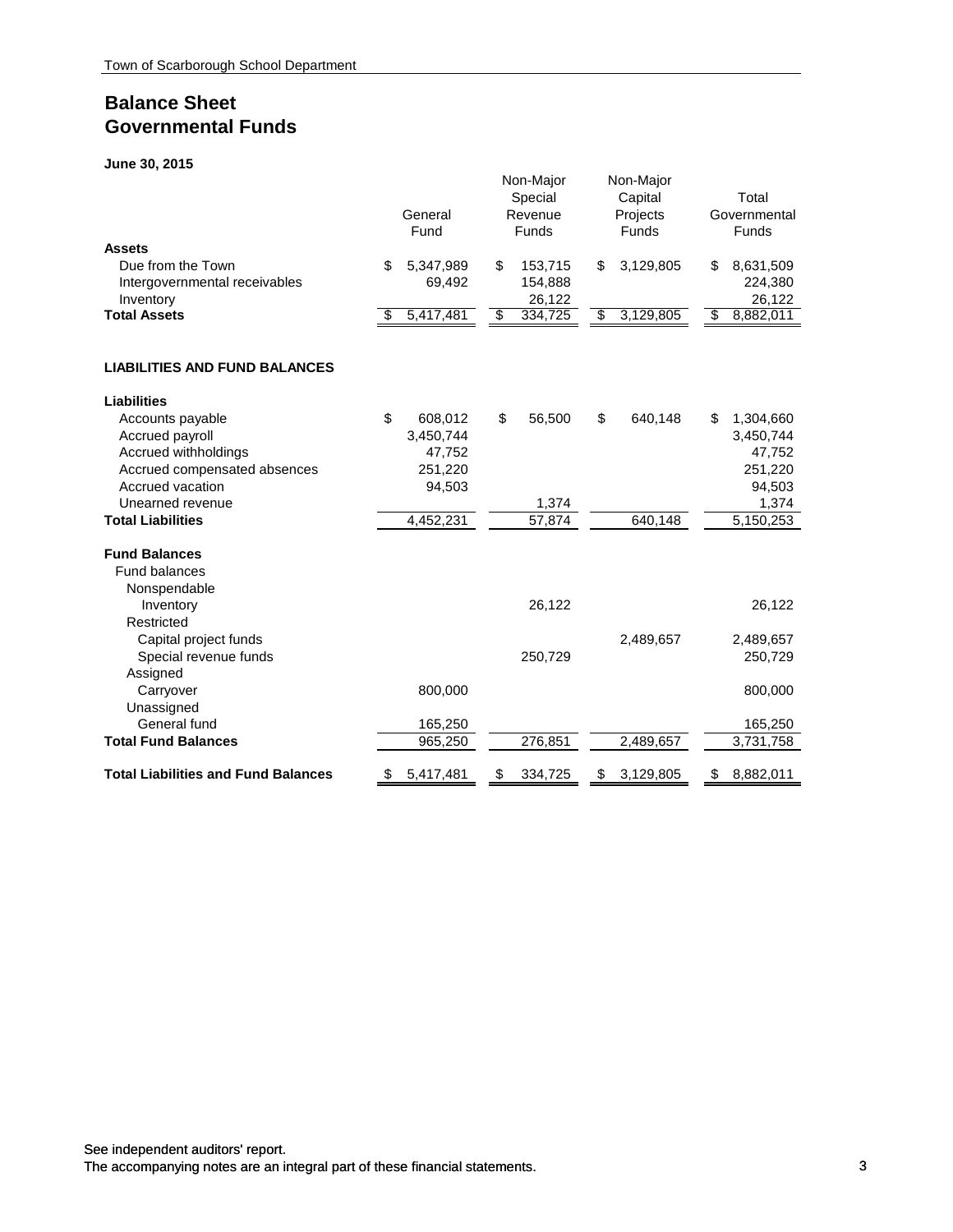### **Statement of Revenues, Expenditures and Changes in Fund Balances - Governmental Funds**

|                                                 | General<br>Fund | Non-Major<br>Special<br>Revenue<br><b>Funds</b> | Non-Major<br>Capital<br>Projects<br>Funds | Total                |
|-------------------------------------------------|-----------------|-------------------------------------------------|-------------------------------------------|----------------------|
| <b>Revenues</b>                                 |                 |                                                 |                                           |                      |
| Local allocation                                | \$35,914,654    |                                                 | \$<br>155,000                             | \$36,069,654         |
| State subsidy                                   | 4,240,699       |                                                 |                                           | 4,240,699            |
| State debt service subsidy                      | 507,224         |                                                 |                                           | 507,224              |
| State subsidy - adult education                 | 24,954          |                                                 |                                           | 24,954               |
| State agency clients                            | 158,425         |                                                 |                                           | 158,425              |
| Medicaid revenue                                | 42,551          |                                                 |                                           | 42,551               |
| On-behalf payments - pension contribution       | 3,222,000       |                                                 |                                           | 3,222,000            |
| Adult education                                 | 142,147         |                                                 |                                           | 142,147              |
| Student extra-curricular fees                   | 119,451         |                                                 |                                           | 119,451              |
| Miscellaneous                                   | 171,072         |                                                 | 126,447                                   | 297,519              |
| Intergovernmental revenue                       |                 | \$1,308,851                                     |                                           | 1,308,851            |
| Federal donated commodities received            |                 | 25,690                                          |                                           | 25,690               |
| Sale of meals                                   |                 | 962,695                                         |                                           | 962,695              |
| Interest income                                 |                 |                                                 | 1,186                                     | 1,186                |
| <b>Total Revenues</b>                           | 44,543,177      | 2,297,236                                       | 282,633                                   | 47,123,046           |
| <b>Expenditures</b>                             |                 |                                                 |                                           |                      |
| Regular instruction                             | 17,499,665      |                                                 |                                           | 17,499,665           |
| Special education                               | 6,478,920       |                                                 |                                           | 6,478,920            |
| Career and technical education                  | 344,167         |                                                 |                                           | 344,167              |
| Other instruction                               | 888,451         |                                                 |                                           | 888,451              |
| Student and staff support                       | 3,810,183       |                                                 |                                           | 3,810,183            |
| System administration                           | 960,150         |                                                 |                                           |                      |
| School administration                           | 1,576,252       |                                                 |                                           | 960,150<br>1,576,252 |
| Transportation                                  |                 |                                                 |                                           |                      |
| Facilities maintenance                          | 1,508,858       |                                                 |                                           | 1,508,858            |
| Debt service and other commitments              | 3,612,218       |                                                 |                                           | 3,612,218            |
|                                                 | 4,605,947       |                                                 |                                           | 4,605,947            |
| Adult education                                 | 164,920         |                                                 |                                           | 164,920              |
| On-behalf payments - pension contribution       | 3,222,000       |                                                 |                                           | 3,222,000            |
| Grant expenditures                              |                 | 1,052,189                                       |                                           | 1,052,189            |
| School lunch expenditures                       |                 | 1,452,854                                       |                                           | 1,452,854            |
| Federal donated commodities used                |                 | 25,690                                          |                                           | 25,690               |
| Capital outlay                                  |                 |                                                 | 5,211,614                                 | 5,211,614            |
| <b>Total Expenditures</b>                       | 44,671,731      | 2,530,733                                       | 5,211,614                                 | 52,414,078           |
| <b>Deficiency of Revenues Over Expenditures</b> |                 |                                                 |                                           |                      |
| <b>Before Other Financing Sources (Uses)</b>    | (128, 554)      | (233,497)                                       | (4,928,981)                               | (5,291,032)          |
| <b>Other Financing Sources (Uses):</b>          |                 |                                                 |                                           |                      |
| Transfers (to) from other funds                 | (214, 986)      | 218,798                                         | (3, 812)                                  |                      |
| Bond proceeds                                   |                 |                                                 | 776,300                                   | 776,300              |
| <b>Total Other Financing Sources (Uses)</b>     | (214, 986)      | 218,798                                         | 772,488                                   | 776,300              |
| <b>Net Change in Fund Balances</b>              | (343,540)       | (14, 699)                                       | (4, 156, 493)                             | (4,514,732)          |
| <b>Fund Balances</b>                            |                 |                                                 |                                           |                      |
| <b>Beginning of Year</b>                        | 1,308,790       | 291,550                                         | 6,646,150                                 | 8,246,490            |
| <b>End of Year</b>                              | \$<br>965,250   | 276,851<br>\$                                   | \$2,489,657                               | \$<br>3,731,758      |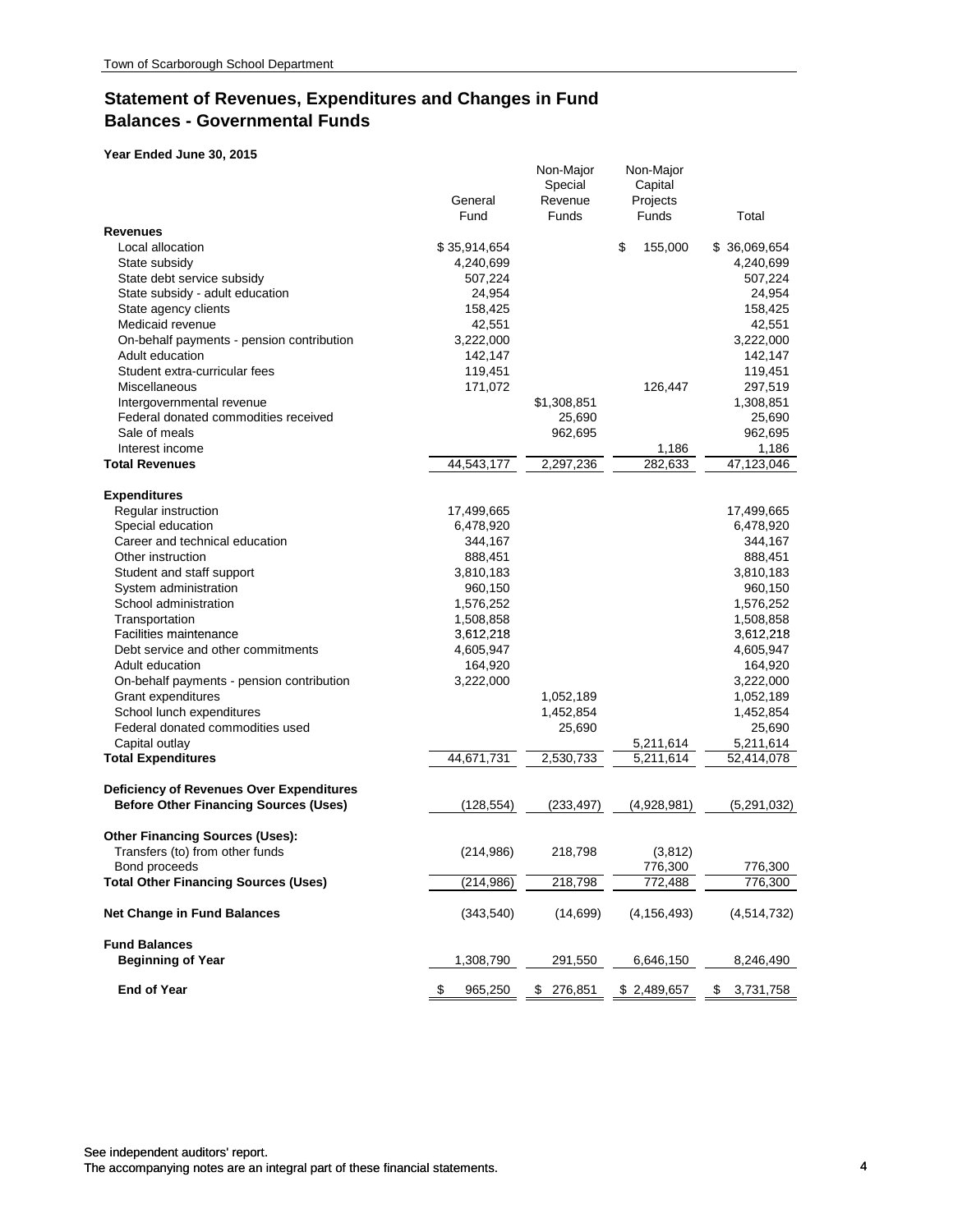### **Statement of Revenues, Expenditures and Changes in Fund Balance Budget (Non-GAAP Budgetary Basis) and Actual - General Fund**

|                                                          | Original<br><b>Budget</b> | Final<br><b>Budget</b> | Actual       | Variance<br>Positive<br>(Negative) |
|----------------------------------------------------------|---------------------------|------------------------|--------------|------------------------------------|
| <b>Revenues</b>                                          |                           |                        |              |                                    |
| Local allocation                                         | \$35,914,654              | \$35,914,654           | \$35,914,654 |                                    |
| State subsidy                                            | 4,778,384                 | 4,778,384              | 4,747,923    | \$<br>(30, 461)                    |
| State agency clients                                     | 150,000                   | 150,000                | 158,425      | 8,425                              |
| Student activities fees                                  | 157,500                   | 157,500                | 119,451      | (38, 049)                          |
| Miscellaneous                                            | 190,086                   | 190,086                | 213,623      | 23,537                             |
| Adult education                                          | 174,691                   | 174,691                | 167,101      | (7, 590)                           |
| <b>Total Revenues</b>                                    | 41,365,315                | 41,365,315             | 41,321,177   | (44, 138)                          |
| <b>Expenditures</b>                                      |                           |                        |              |                                    |
| Regular instruction                                      | 17,581,653                | 17,600,153             | 17,546,252   | 53,901                             |
| Special education                                        | 6,524,981                 | 6,508,981              | 6,478,920    | 30,061                             |
| Career and technical education                           | 338,947                   | 338,947                | 344,167      | (5, 220)                           |
| Other instruction                                        | 888,255                   | 901,255                | 888,451      | 12,804                             |
| Student and staff support                                | 3,908,556                 | 3,913,056              | 3,810,183    | 102,873                            |
| System administration                                    | 976,157                   | 976,157                | 960,150      | 16,007                             |
| School administration                                    | 1,584,617                 | 1,584,617              | 1,576,252    | 8,365                              |
| Transportation                                           | 1,601,815                 | 1,581,815              | 1,508,858    | 72,957                             |
| Facilities maintenance                                   | 3,734,151                 | 3,734,151              | 3,612,218    | 121,933                            |
| Debt service and other commitments                       | 4,776,492                 | 4,776,492              | 4,605,947    | 170,545                            |
| All other                                                | 75,000                    | 75,000                 | 75,000       |                                    |
| Adult education                                          | 174,691                   | 174,691                | 164,920      | 9,771                              |
| <b>Total Expenditures</b>                                | 42,165,315                | 42,165,315             | 41,571,318   | 593,997                            |
| <b>Excess (Deficiency) of Revenues Over</b>              |                           |                        |              |                                    |
| <b>Expenditures Before Other Financing Uses</b>          | (800,000)                 | (800,000)              | (250, 141)   | 549,859                            |
| <b>Other Financing Uses</b>                              |                           |                        |              |                                    |
| Transfers to other funds                                 |                           |                        | (139, 986)   | (139, 986)                         |
| <b>Excess (Deficiency) of Revenues Over Expenditures</b> | (800,000)                 | (800,000)              | (390, 127)   | 409,873                            |
| <b>Beginning Fund Balance Utilized</b>                   | 800,000                   | 800,000                | 1,355,377    | 555,377                            |
| <b>Fund Balance, End of Year</b>                         | \$                        | \$                     | 965,250      | \$<br>965,250                      |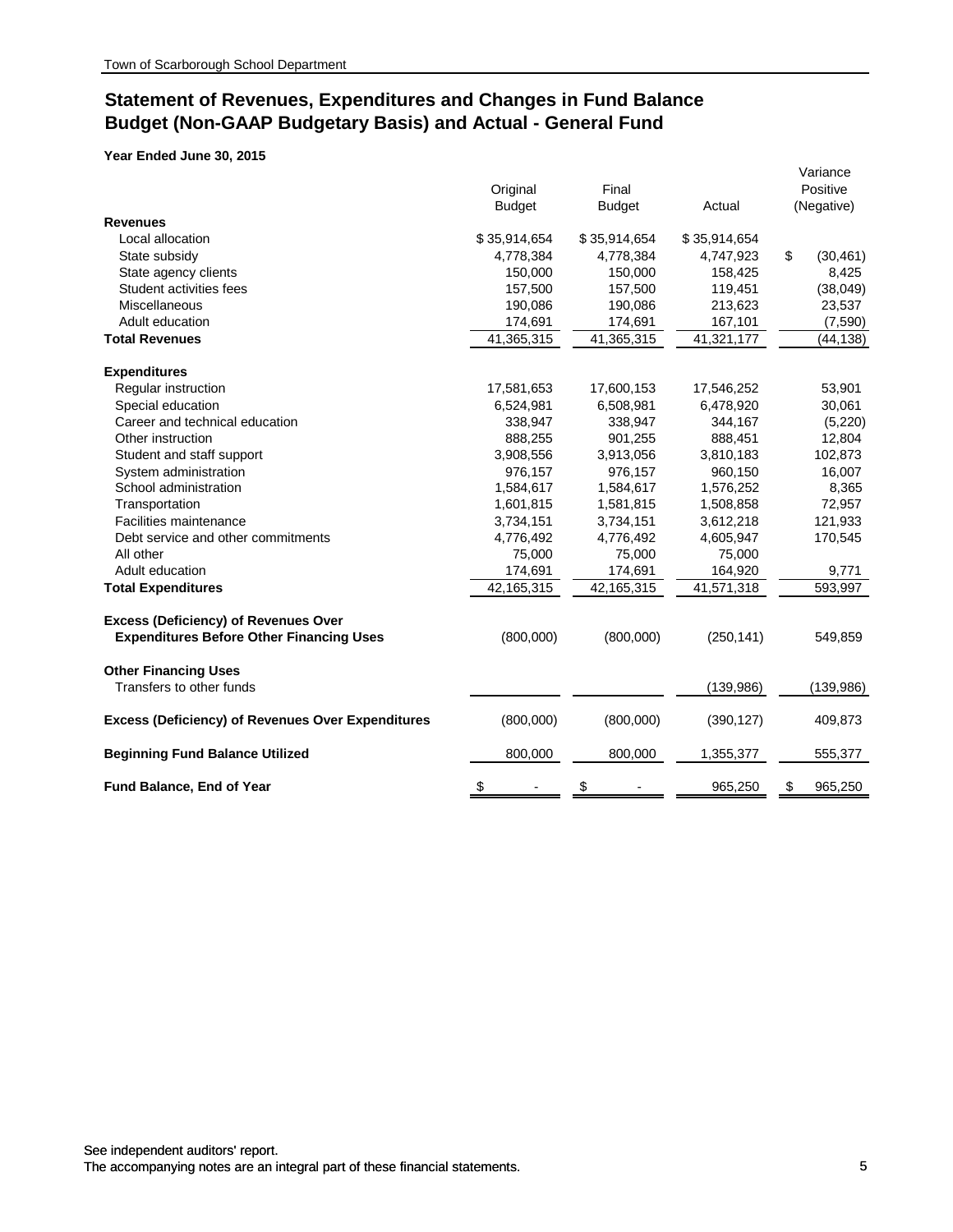# **Statement of Fiduciary Net Position Fiduciary Funds**

#### **June 30, 2015**

|                                  | Private-      |               |
|----------------------------------|---------------|---------------|
|                                  | Purpose       | Agency        |
|                                  | <b>Trusts</b> | <b>Funds</b>  |
| <b>Assets</b>                    |               |               |
| Cash and cash equivalents        |               | \$<br>280,486 |
| Investments                      | 230,763<br>\$ |               |
| <b>Total Assets</b>              | 230,763       | 280,486       |
| <b>Liabilities</b>               |               |               |
| Due to student groups            |               | 280,486       |
| <b>Total Liabilities</b>         |               | 280,486       |
| <b>Net Position</b>              |               |               |
| Held in trust for other purposes | 230,763<br>\$ |               |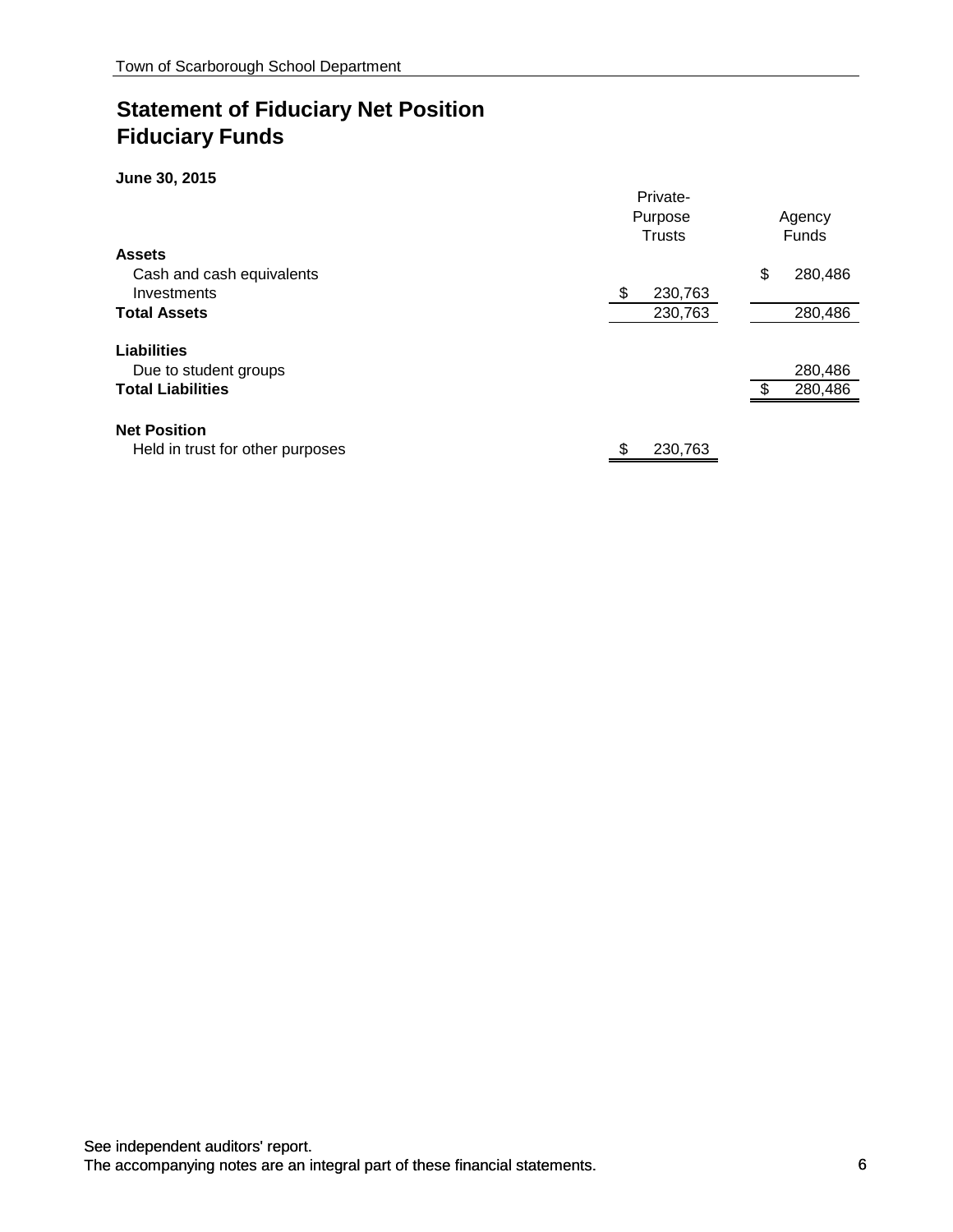# **Statement of Changes in Fiduciary Net Position Fiduciary Funds**

|                                 | Private-<br>Purpose<br><b>Trusts</b> |
|---------------------------------|--------------------------------------|
| <b>Additions</b>                |                                      |
| Interest income                 | \$<br>1,871                          |
| <b>Total Additions</b>          | 1,871                                |
| <b>Deductions</b>               |                                      |
| Scholarship distributions       | 5,250                                |
| <b>Total Deductions</b>         | 5,250                                |
| <b>Change in Net Position</b>   | (3,379)                              |
| Net Position, Beginning of Year | 234,141                              |
| Net Position, End of Year       | 230,762<br>\$                        |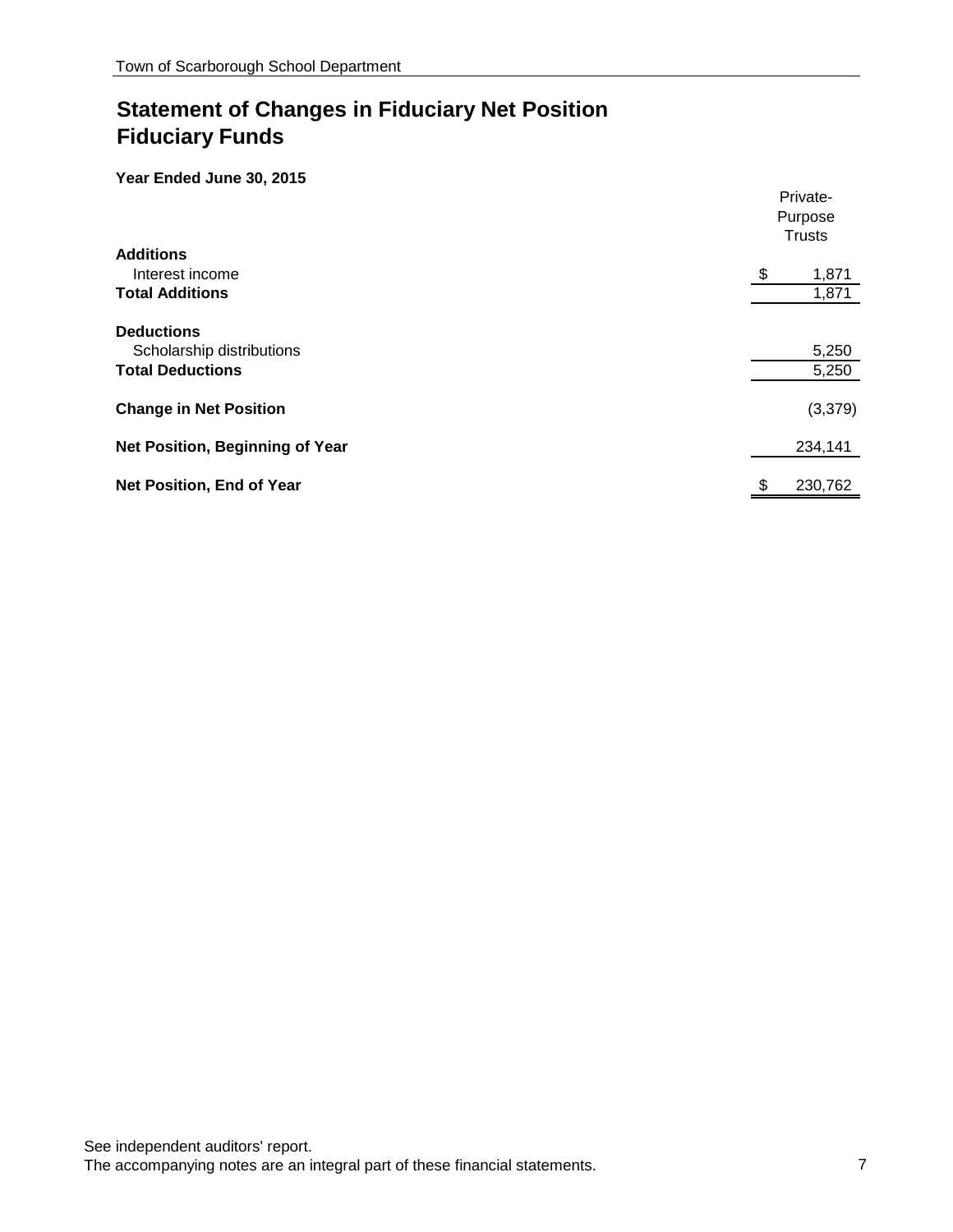#### **June 30, 2015**

#### **NOTE 1 – SUMMARY OF SIGNIFICANT ACCOUNTING POLICIES**

The Town of Scarborough School Department (the School Department) provides elementary and secondary education for the children living in Scarborough, Maine.

The financial statements have been prepared in accordance with accounting principles generally accepted in the United States of America (GAAP) as applied to governmental units. The Governmental Accounting Standards Board (GASB) is the standard-setting body for governmental accounting and financial reporting. The GASB periodically updates its codification of the existing Governmental Accounting and Financial Reporting Standards which, along with subsequent GASB pronouncements (standards and interpretations), constitute GAAP for governmental units. GAAP also includes guidance from the American Institute of Certified Public Accountants in the publication entitled State and Local Governments. The more significant of the School Department's accounting policies are described below.

#### **Reporting Entity**

The Town of Scarborough School Department operates as a department of the Town of Scarborough, Maine (the Town), the financial statements of which have been issued in a separate report.

The accompanying financial statements present only the School Department's operations and are not intended to present fairly the financial position and results of operations of the Town of Scarborough, Maine in conformity with accounting principles generally accepted in the United States of America. Certain disclosures relevant to both the Town and the School Department are omitted herein and have been disclosed in the Town's financial statements.

#### **Basis of Presentation**

The financial statements report detailed information about the School Department. The focus of governmental financial statements is on major funds rather than reporting funds by type. Each major fund is presented in a separate column.

#### **Governmental Funds**

Governmental funds are those through which most governmental functions of the School Department are financed. Governmental fund reporting focuses on the sources, uses, and balances of current financial resources. Expendable assets are assigned to the various governmental funds according to the purposes for which they may or may not be used. Current liabilities are assigned to the fund from which they will be paid. The difference between governmental fund assets and liabilities is reported as fund balance. The School Department is reporting all funds using the major fund format.

#### **General Fund**

The general fund is used to account for all financial resources, except those required to be accounted for in another fund. This is a budgeted fund, and any fund balances are considered as resources available for use.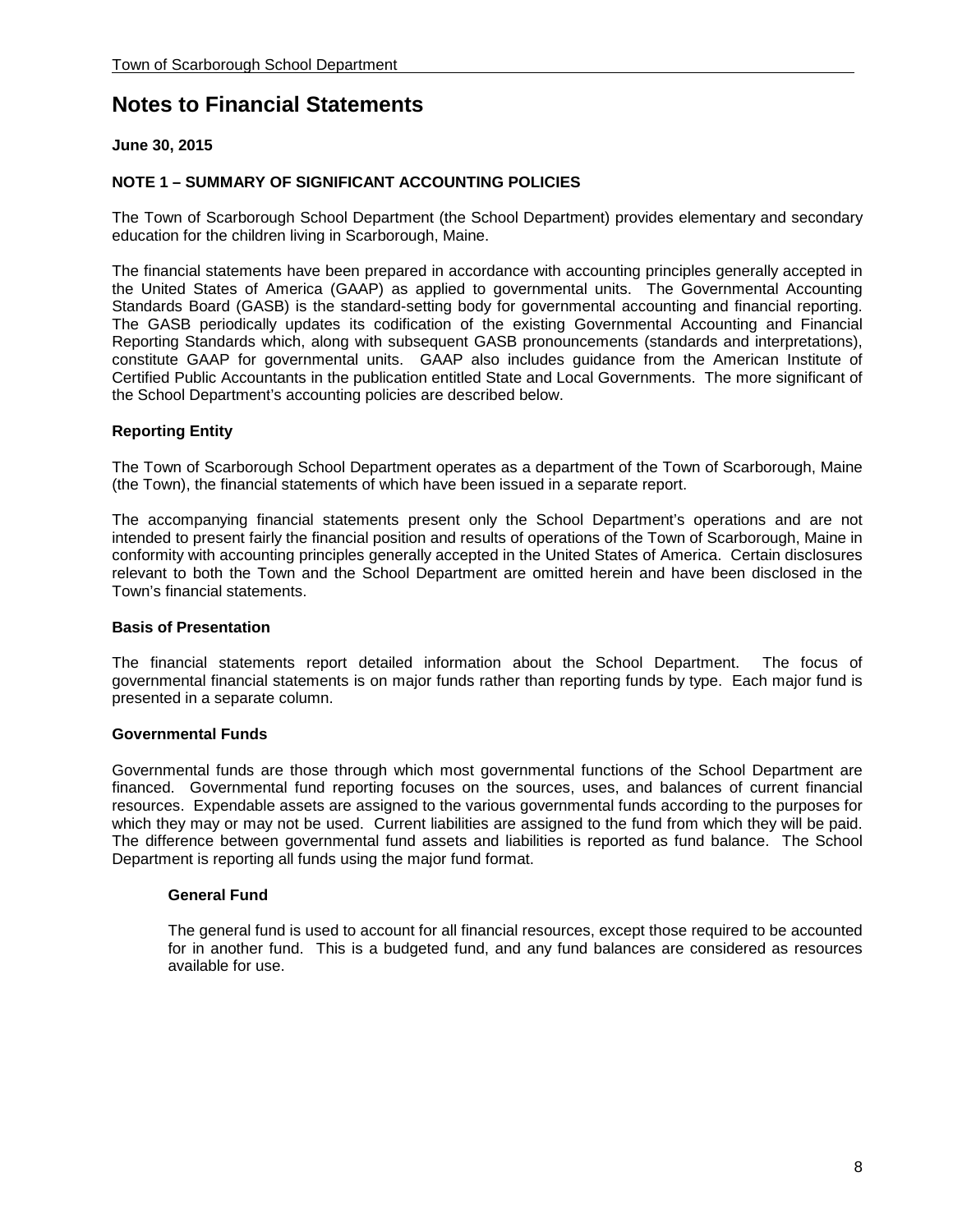#### **June 30, 2015**

#### **NOTE 1 – SUMMARY OF SIGNIFICANT ACCOUNTING POLICIES – CONTINUED**

#### **Special Revenue Funds**

Special revenue funds are used to account for the proceeds of specific revenue sources (other than major capital projects requiring separate accounting because of legal or regulatory provisions or administrative action).

#### **Capital Project Funds**

Capital project funds are used to account for financial resources segregated for the acquisition or construction of major capital facilities. Such resources are derived principally from the proceeds of general obligation bond issues.

#### **Fiduciary Funds**

Fiduciary fund reporting focuses on net position and changes in net position. The fiduciary fund category is split into four classifications: Pension trust funds, investment trust funds, private purpose trust funds, and agency funds. Trust funds are used to account for assets held by the School Department under a trust agreement for individuals, private organizations, or other governments and are not available to support the School Department's own programs. The School Department's only trust fund is a private purpose trust fund which accounts for nonexpendable trusts established for the benefit of the School Department and its students. Agency funds are custodial in nature (assets equal liabilities) and do not involve any measurement of results of operations. The School Department agency fund accounts for various student-managed activities and scholarship funds for the benefit of the School Department's students.

#### **Measurement Focus**

All governmental funds are accounted for using a flow of current financial resources measurement focus. With this measurement focus, only current assets and current liabilities are generally included on the balance sheet. The statement of revenues, expenditures, and changes in fund balances reflects the sources (i.e., revenues and other financing sources) and uses (i.e., expenditures and other financing uses) of current financial resources.

#### **Basis of Accounting**

Basis of accounting determines when transactions are recorded in the financial records and reported on the financial statements. Governmental funds use the modified accrual basis of accounting.

#### **Revenues – Exchange and Non-Exchange Transactions**

Revenue resulting from exchange transactions, in which each party gives and receives essentially equal value, is recorded on the modified accrual basis in the year in which the resources are measurable and become available. Available means the resources will be collected within the current fiscal year or are expected to be collected soon enough thereafter to be used to pay liabilities of the current fiscal year. For the School Department, available means expected to be received within 60 days of fiscal year-end.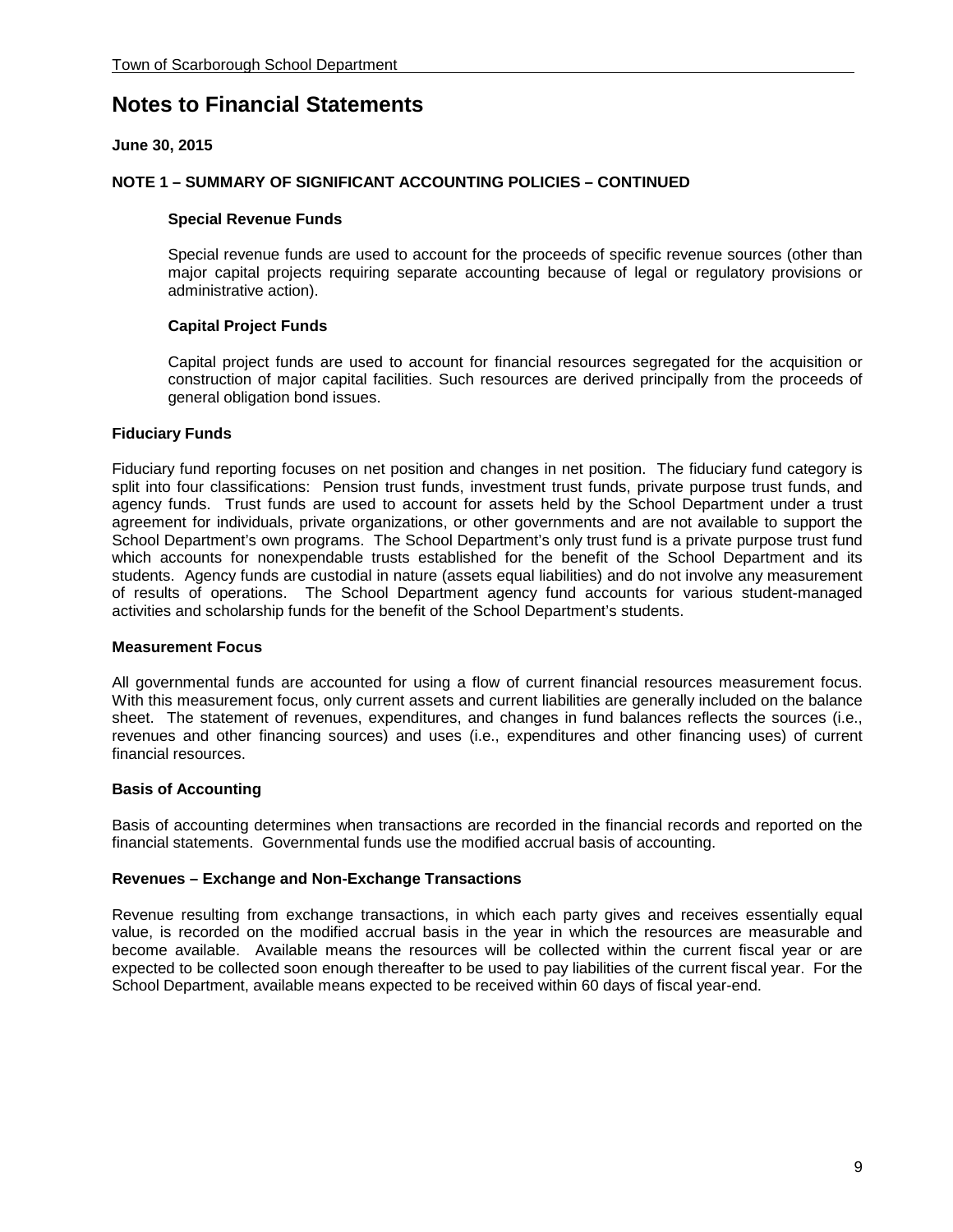#### **June 30, 2015**

#### **NOTE 1 – SUMMARY OF SIGNIFICANT ACCOUNTING POLICIES – CONTINUED**

#### **Revenues – Exchange and Non-Exchange Transactions – Continued**

Non-exchange transactions, in which the School Department receives value without directly giving equal value in return, include local assessments, state allocations, on-behalf payments, grants and donations. On the modified accrual basis, revenue from these sources must be available before it can be recognized and is recognized in the period in which all eligibility requirements have been satisfied. Eligibility requirements include timing requirements, which specify the year when the resources are required to be used or the fiscal year when use is first permitted; matching requirements, in which the School Department must provide local resources to be used for a specified purpose; and expenditure requirements, in which the resources are provided to the School Department on a reimbursement basis.

#### **Expenditures**

The measurement focus of governmental fund accounting is on decreases in net financial resources (expenditures). Expenditures are generally recognized in the accounting period in which the related fund liability is incurred, if measurable. Allocations of cost, such as depreciation and amortization, are not recognized in governmental funds.

#### **Budgetary Accounting**

The School Department utilizes a formal budgetary accounting system to control revenues and expenditures accounted for in the General Fund. The budget is established in accordance with the various laws that govern the School Department's operations. The budget is presented on the modified accrual basis of accounting, except for on-behalf payments which is excluded from both revenues and expenditures on the budgetary basis of accounting.

The following procedures are followed in establishing budgetary data reflected in the financial statements:

- Early in the second half of the previous fiscal year, the School Department prepares a budget for the current fiscal year beginning July 1. The operating budget includes proposed expenditures and the means of financing them.
- A meeting of the residents of the Town of Scarborough is then called for the purpose of adopting both the proposed Town and School Department's budgets after public notice of the meeting has been given.
- Prior to July 1 the budget is adopted.

Encumbrance accounting, under which purchase orders, contracts and other commitments for the expenditure of monies are recorded to reserve that portion of the applicable appropriation, is employed in the governmental funds. Encumbrances outstanding at year-end are reported as a reservation of fund balance since they do not constitute expenditures or liabilities and will be re-appropriated and honored during the subsequent year. Encumbrances are not treated as expenditures under the budgetary basis.

All unexpended and unencumbered appropriations lapse at year-end unless specific approval is granted to carry forward such amounts.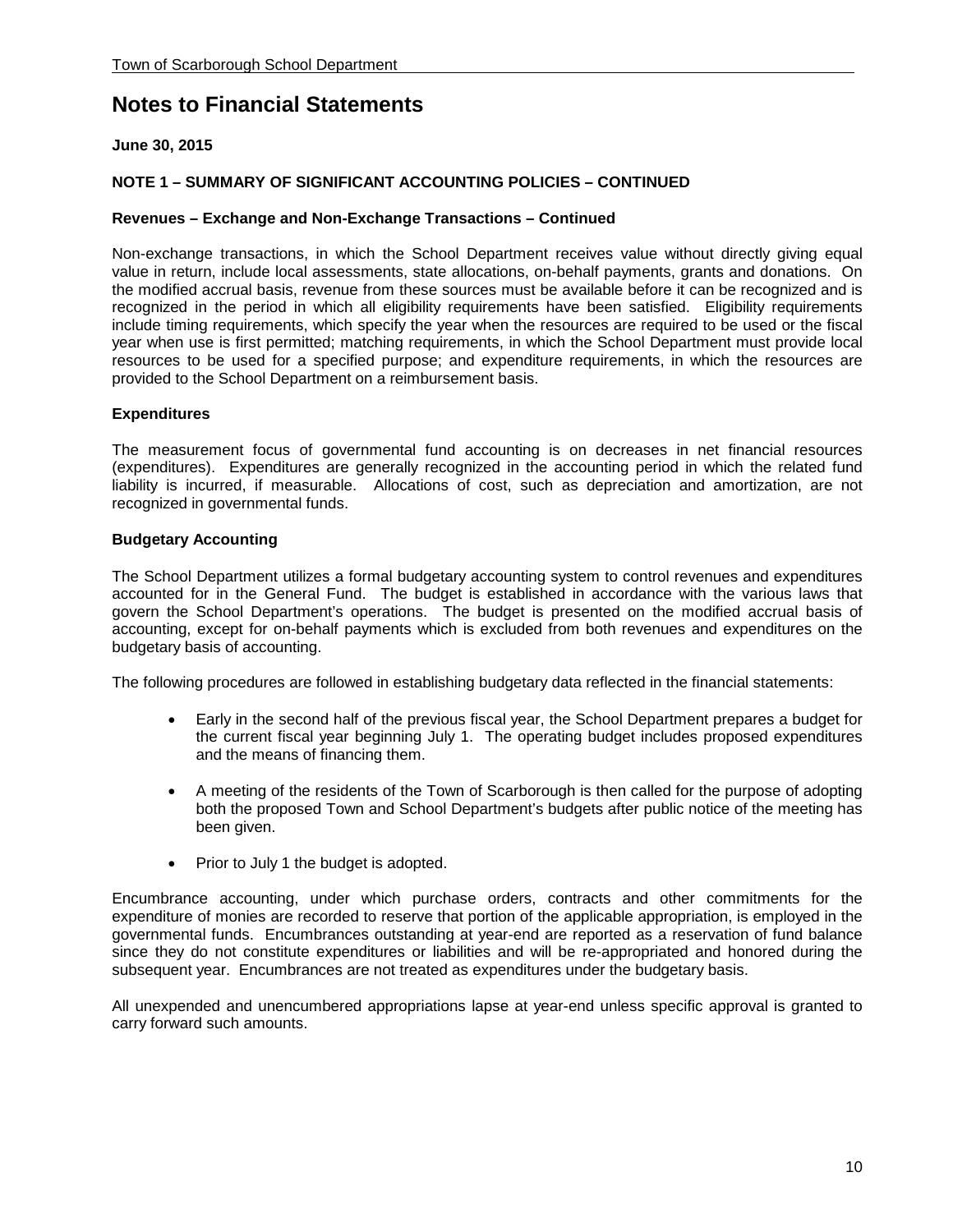#### **June 30, 2015**

#### **NOTE 1 – SUMMARY OF SIGNIFICANT ACCOUNTING POLICIES – CONTINUED**

#### **Inventories**

School lunch inventories are valued at the lower of cost (first in-first out basis) or market. The cost of inventories is recorded as an expense when consumed rather than when purchased. Inventories include the value of U.S. Department of Agriculture commodities donated to the School Lunch Program.

#### **Capital Assets**

Capital assets of the School Department are recorded on the entity-wide financial statements of the Town of Scarborough, Maine.

#### **Interfund Assets/Liabilities**

On fund financial statements, receivables and payables resulting from short-term interfund loans are classified as "due from/to other funds." Interfund balances within governmental activities are eliminated on the government-wide statement of net position.

#### **Transfers**

Transfers are used to move revenues from the fund that a statute or budget requires them to collect to the fund that a statue or budget requires them to expend and to also move unrestricted revenue collected in the general fund to finance various programs accounted for in other funds in accordance with budgetary authorizations.

#### **Compensated Absences**

Compensated absences are earned in varying amounts by employees of the School Department. The total long-term liability of \$978,344 has been recorded in the government-wide financial statements of the Town of Scarborough, Maine and the portion that is currently due to employees of the School Department as of June 30, 2015, is \$251,220, which is also included in the fund financial statements.

#### **Fund Balances**

In the governmental fund financial statements, fund balance is reported in five classifications.

- **Nonspendable** Amounts that are not in spendable form, such as inventories and prepaid items or are legally or contractually required to be maintained intact.
- **Restricted** Resources with constraints placed on the use of resources are either (a) externally imposed by creditors (such as through debt covenants), grantors, contributors, or laws or regulations of other governments; or (b) imposed by law through constitutional provisions or enabling legislation.
- **Committed** Resources which are subject to limitations the government imposes upon itself at its highest level of decision making, and that remain binding unless removed in the same manner.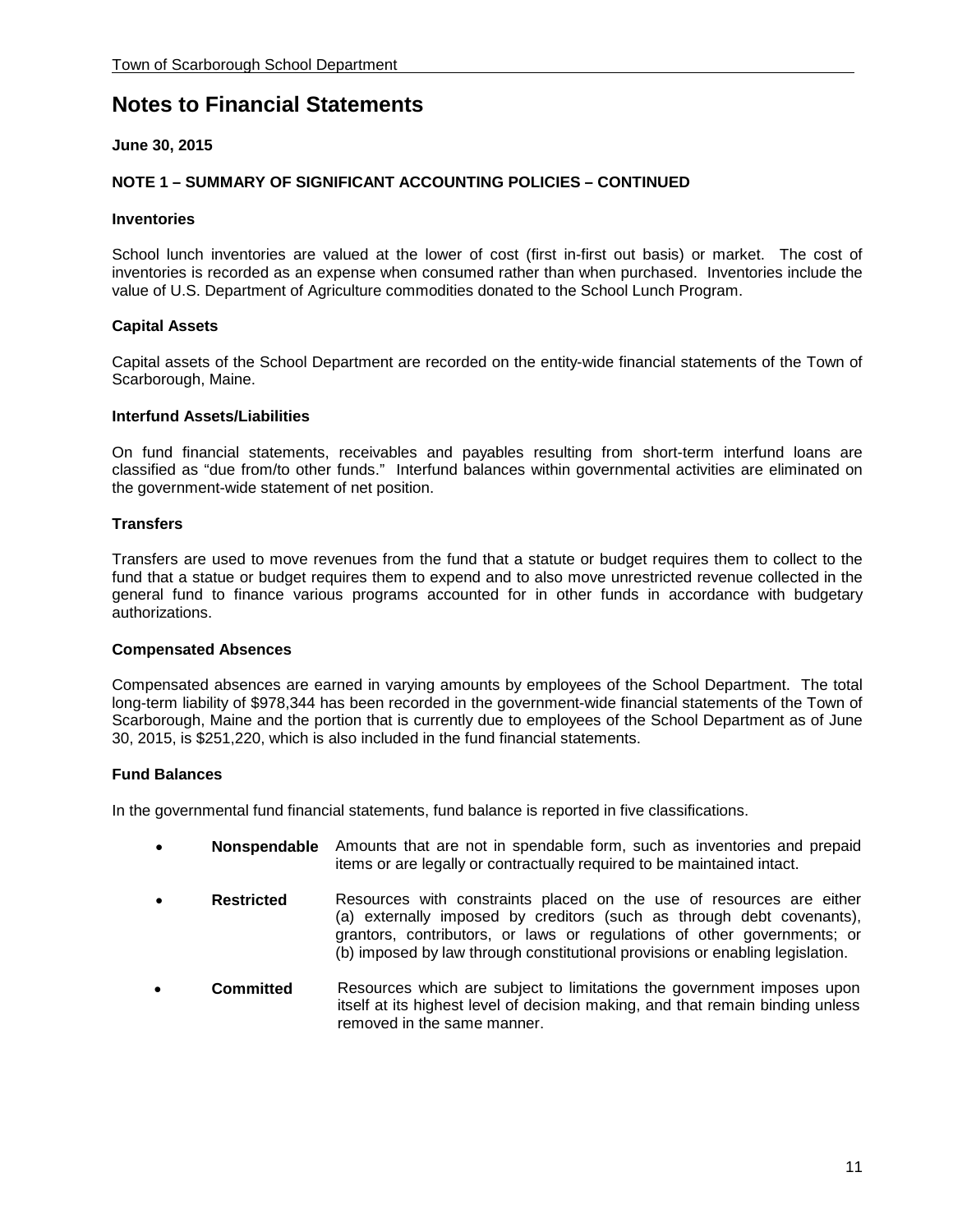**June 30, 2015**

#### **NOTE 1 – SUMMARY OF SIGNIFICANT ACCOUNTING POLICIES – CONTINUED**

#### **Fund Balances – Continued**

| $\bullet$ | Assigned | Resources neither restricted nor committed for which a government has a<br>stated intended use as established by the School Board or a body or official<br>to which the School Board has delegated the authority to assign amounts<br>for specific purposes. |
|-----------|----------|--------------------------------------------------------------------------------------------------------------------------------------------------------------------------------------------------------------------------------------------------------------|
|           |          |                                                                                                                                                                                                                                                              |

 **Unassigned** Resources which cannot be properly classified in one of the other four categories. The General Fund should be the only fund that reports a positive unassigned fund balance amount.

The School Board establishes (and modifies or rescinds) fund balance commitments by passage of a resolution. Assigned fund balance is established by the School Board through adoption of the budget as intended for a specific purpose. A fund balance assignment is further indicated in the budget document as an assignment of the fund (such as for fund balance carryover).

The School Department's spending policy for programs with multiple revenue sources is to consider restricted funds to be spent first, then spent out of committed funds, assigned funds, and unassigned funds.

#### **Estimates**

The preparation of financial statements in conformity with accounting principles generally accepted in the United States of America requires management to make estimates and assumptions that affect the amounts reported in the financial statements and accompanying notes. Actual results may differ from those estimates.

#### **NOTE 2 – CAPITAL ASSETS**

In accordance with GASB Statement No. 34, the School Department has reported all capital assets in the Town's Government-Wide Statement of Net Position.

#### **NOTE 3 – LONG-TERM DEBT**

In accordance with GASB Statement No. 34, the School Department has reported all long-term debt in the Town's Government-Wide Statement of Net Position. The School Department has two capital leases for copier equipment and also has certain bonds payable. Total annual debt service requirements as of June 30, 2015 are as follows:

| Year Ending   |              | <b>Bonds Payable</b> |    |           | <b>Capital Lease Obligations</b> | Totals       |              |  |  |
|---------------|--------------|----------------------|----|-----------|----------------------------------|--------------|--------------|--|--|
| June 30,      | Principal    | Interest             |    | Principal | Interest                         | Principal    | Interest     |  |  |
| 2016          | \$2,763,501  | \$2,354,936          | \$ | 50,126    | \$<br>3,480                      | \$2,813,627  | \$2,358,416  |  |  |
| 2017          | 3.069.715    | 2,264,551            |    | 51,836    | 1.770                            | 3.121.551    | 2,266,321    |  |  |
| 2018          | 2.996.967    | 2,163,555            |    |           |                                  | 2,996,967    | 2,163,555    |  |  |
| 2019          | 2,929,654    | 2,061,846            |    |           |                                  | 2,929,654    | 2,061,846    |  |  |
| 2020          | 2.763.445    | 1.957.321            |    |           |                                  | 2.763.445    | 1.957.321    |  |  |
| $2021 - 2025$ | 13.404.800   | 8.235.910            |    |           |                                  | 13.404.800   | 8,235,910    |  |  |
| $2026 - 2030$ | 13,485,275   | 5,642,984            |    |           |                                  | 13,485,275   | 5,642,984    |  |  |
| $2031 - 2035$ | 12,315,000   | 3,063,419            |    |           |                                  | 12,315,000   | 3,063,419    |  |  |
| $2036 - 2040$ | 6,250,000    | 1,219,213            |    |           |                                  | 6.250.000    | 1,219,213    |  |  |
| $2041 - 2043$ | 3,065,000    | 150,144              |    |           |                                  | 3,065,000    | 150,144      |  |  |
|               |              |                      |    |           |                                  |              |              |  |  |
| Total         | \$63,043,357 | \$29,113,879         |    | \$101,962 | \$<br>5,250                      | \$63,145,319 | \$29,119,129 |  |  |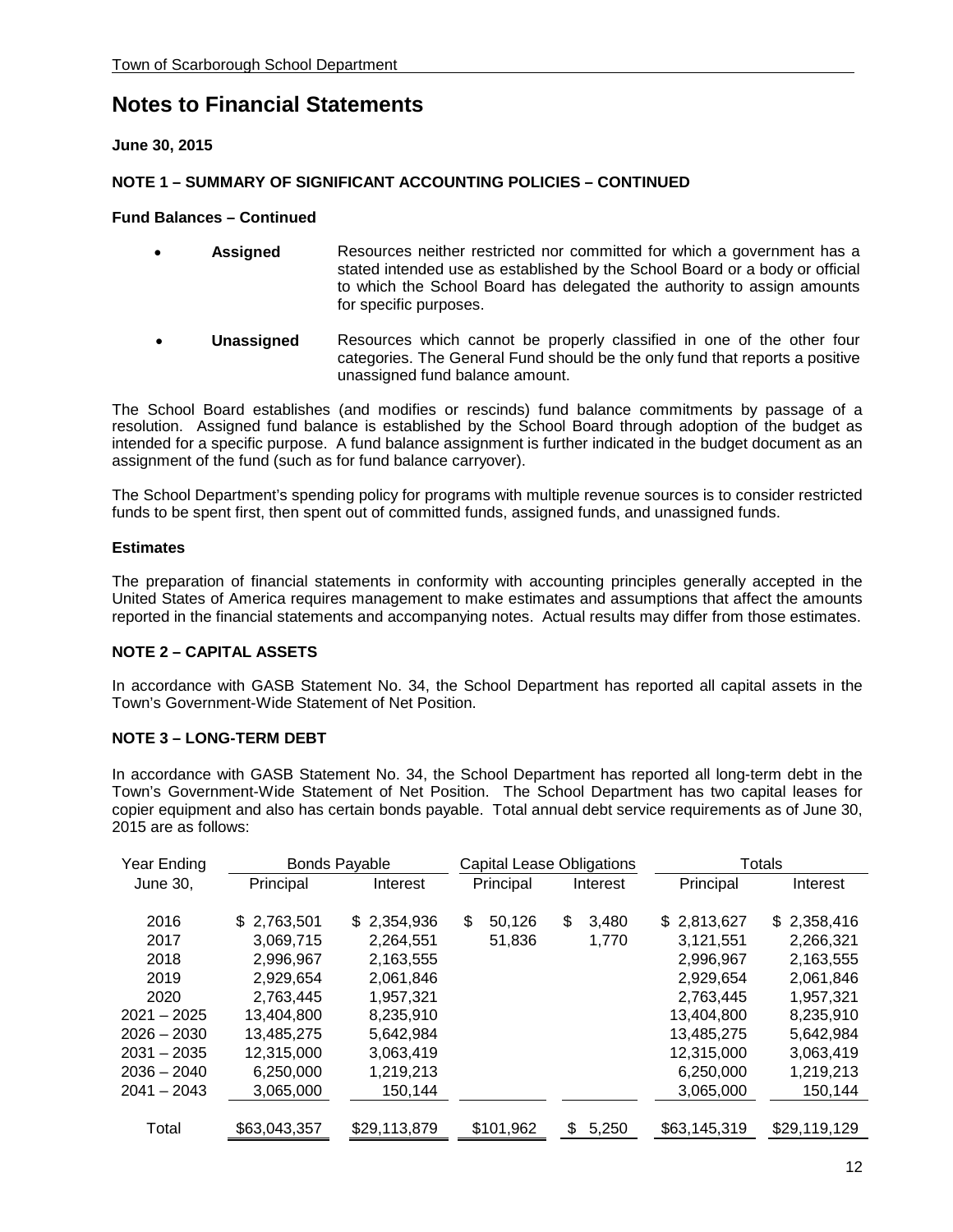#### **June 30, 2015**

#### **NOTE 4 – EMPLOYEE RETIREMENT SYSTEMS**

GASB Statement No. 68, *Accounting and Financial Reporting for Pensions – and amendment of GASB Statement No 27,* was implemented by the Town and the associated liability has been reported in the Town's government-wide financial statements.

#### **Maine Public Employees Retirement – Teachers Group**

#### **Description of Plan**

All school teachers, plus other qualified educators, participate in the Maine Public Employees Retirement System's teacher group. The teacher's group is a cost-sharing plan with a special funding situation, established by the Maine State Legislature. The Maine Public Employees Retirement System provides retirement and disability benefits, annual cost-of-living adjustments, and death benefits to plan members and beneficiaries. The Maine State Legislature establishes and amends benefit provisions. The Maine Public Employees Retirement System issues a publicly available financial report that includes financial statements and required supplementary information for the teacher's group.

That report may be obtained by writing to Maine State Retirement System, 46 State House Station, Augusta, ME 04333-0046 or by calling 1-800-451-9800.

#### **Funding Policy**

Plan members are required to contribute 7.65% of their compensation to the retirement system. The State of Maine Department of Education is required, by the same statute, to contribute the employer contribution which amounts to approximately \$3,222,000 (15.66%) for the fiscal year 2015. This amount has been reported as an intergovernmental revenue and retirement expenditure in the GAAP basis financial statements (page 4). The School contributes for federally funded teachers 15.66% of their compensation. This amounted to approximately \$83,000 during the fiscal year 2015. This cost is charged to the applicable grant.

The School Department also makes a contribution to the Maine Public Employees Retirement System Teachers Fund for the teachers of the School Department. The payment is determined by an actuary and is approximately 2.65% of the qualified teachers' salaries for the entire teachers' fund. For the year ended June 30, 2015, the amount of this contribution was approximately \$575,000.

#### **Consolidated Retirement Pension Plan**

#### **Description of the Plan**

School Department custodians, school lunch personnel and other non-teacher personnel can elect to participate in the Maine Public Employees Retirement System Consolidated Plan, a cost sharing multiple-employer public employee retirement system established by the Maine State Legislature. The Maine Public Employees Retirement System provides retirement and disability benefits, annual cost-of-living adjustments, and death benefits to plan members and beneficiaries. The Maine State Legislature establishes and amends benefit provisions. The Maine Public Employees Retirement System issues a publicly available financial report that includes financial statements and required supplementary information for the Consolidated Plan. That report may be obtained by writing to Maine Public Employees Retirement System, 46 State House Station, Augusta, ME 04333-0046 or by calling 1-800-451-9800.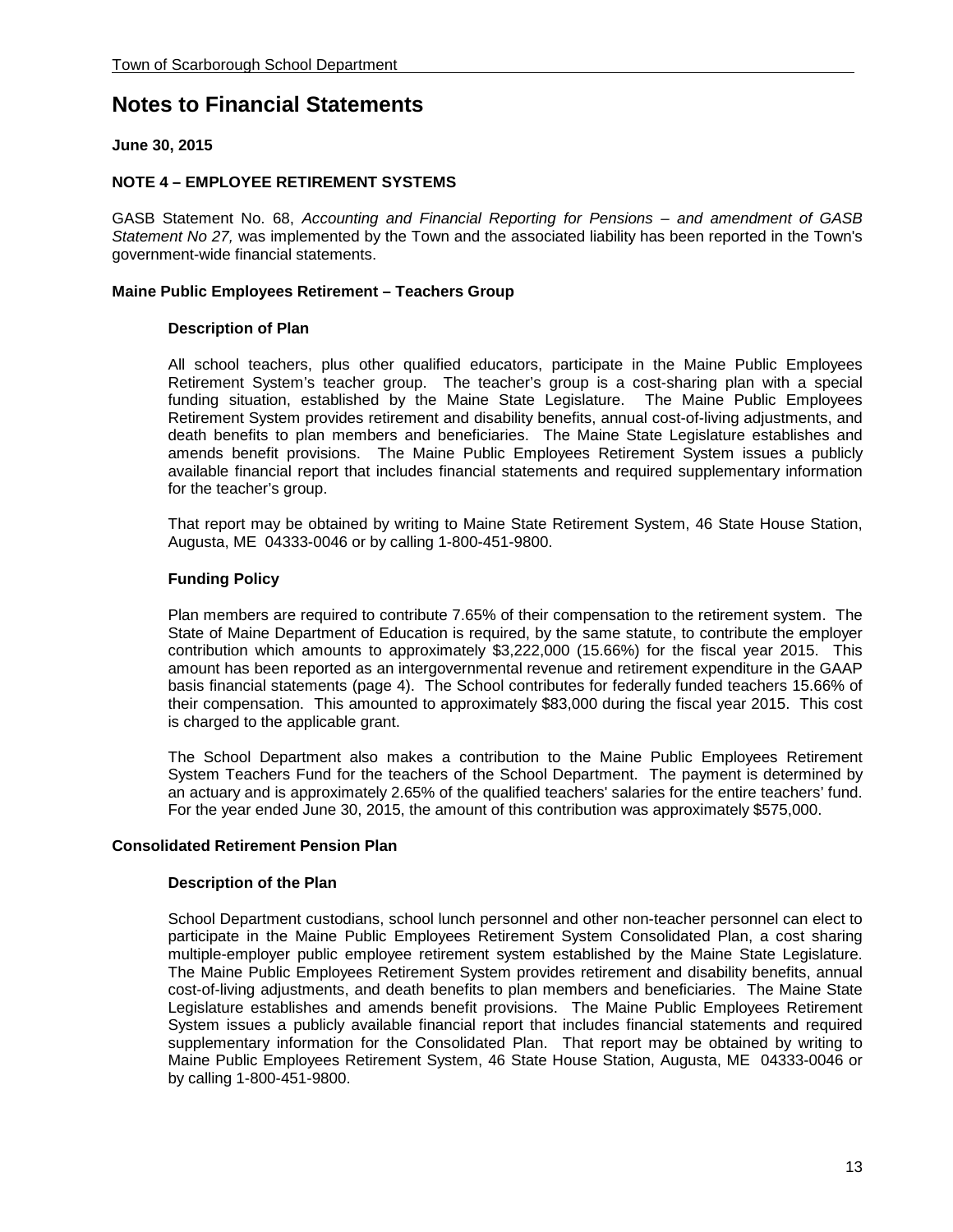**June 30, 2015**

#### **NOTE 4 – EMPLOYEE RETIREMENT SYSTEMS – CONTINUED**

#### **Consolidated Retirement Pension Plan – Continued**

#### **Funding Policy**

The contribution rates of plan members and the School Department and the Town are established and may be amended by the Maine Public Employees Retirement System Board of Trustees. The School Department's contribution to the Maine Public Employees Retirement System Consolidated Plan for the year ended June 30, 2015 was approximately \$123,000.

#### **NOTE 5 – DEFICIT FUND BALANCE**

The 2015-2016 projects fund in the capital projects fund has a deficit fund balance of \$734,882 as of June 30, 2015. The deficit will be covered by bond proceeds to be issued during the fiscal year ending June 30, 2016.

#### **NOTE 6 – CONTINGENCIES**

#### **Grants**

The School Department participates in numerous state and federal grant programs, which are governed by various rules and regulations of the grantor agencies. Costs charged to the respective grant programs are subject to audit and adjustment by the grantor agencies. Therefore, to the extent that the School Department has not complied with the rules and regulations governing the grants, refunds of any money received may be required. In the opinion of the School Department, there are no significant contingent liabilities relating to compliance with the rules and regulations governing the respective grants. Therefore, no provision has been recorded in the accompanying financial statements for such contingencies.

#### **Insurance**

The School Department is exposed to various risks of loss related to tort, theft of, damage to and destruction of assets, errors, and omissions, and natural disasters for which the School Department carries commercial insurance.

Based on the coverage provided by the commercial insurance purchased, the School Department is not aware of any material actual or potential claim liabilities which should be recorded at June 30, 2015. There have been no significant reductions in commercial insurance coverage from the prior year and no settlements have exceeded commercial insurance coverage in any of the past three years.

#### **NOTE 7 – NEW SCHOOL CONSTRUCTION**

On September 19, 2012, the School Department contracted with Arthur C. Dudley Contractor/Builder, Inc. to complete the reconstruction of Wentworth Intermediate School. The construction was completed and opened to students and staff in September of 2014. The total costs of the construction was \$35,455,743. The remaining \$250,000 of unused, bonded funds will be used for debt service payments in fiscal year 2016; any remaining balance will also be applied toward future debt payments on the project.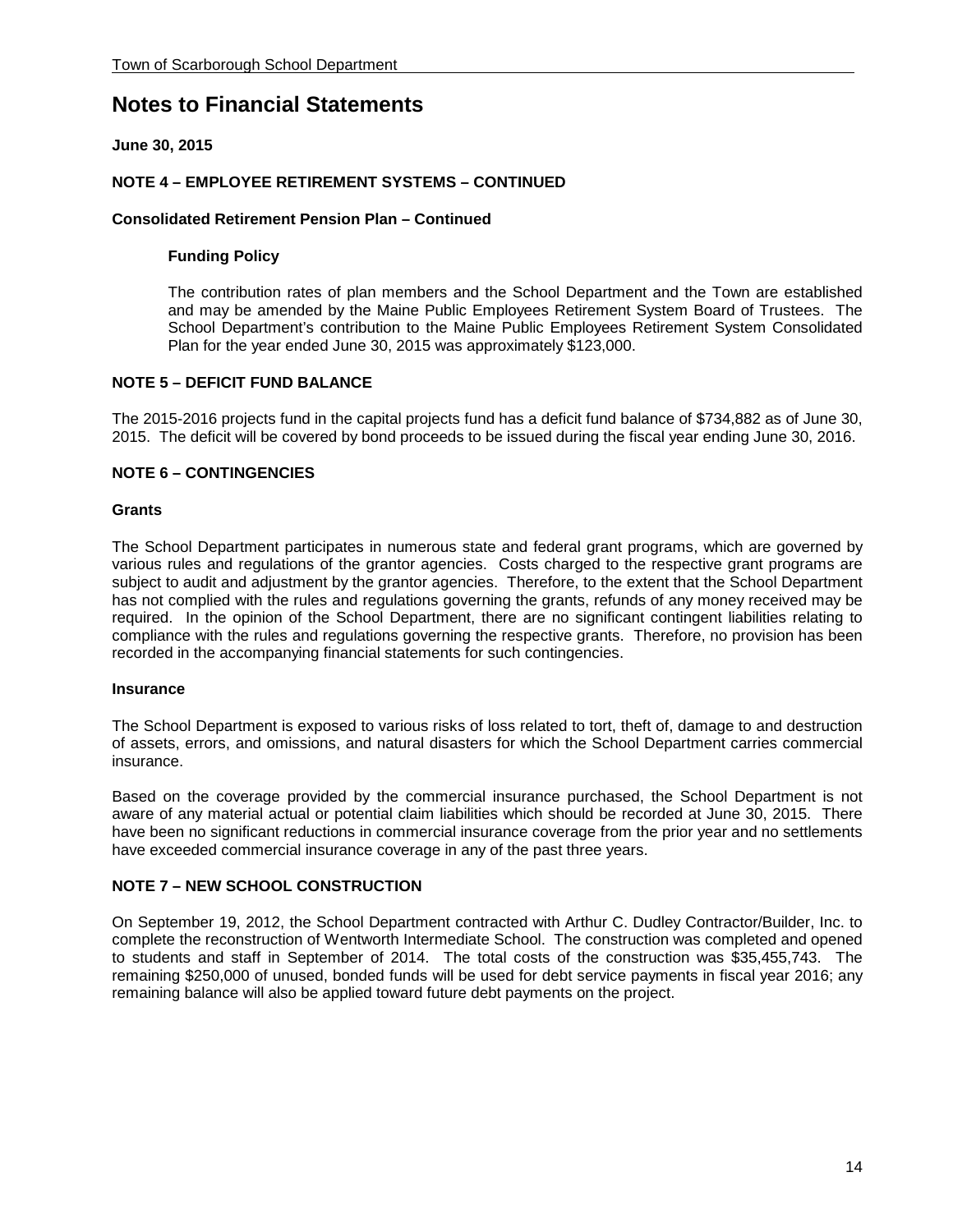

Accessible Approachable Accountable

#### **Independent Auditors' Report on Additional Information**

Board of Education Town of Scarborough School Department Scarborough, Maine

We have audited the financial statements of the Town of Scarborough School Department as of and for the year ended June 30, 2015, and our report thereon dated December 15, 2015, which expressed an unmodified opinion on those financial statements, appears on pages 1 and 2. Our audit was conducted for the purpose of forming opinions on the basic financial statements as a whole. The accompanying schedules on pages 16 through 26 are presented for purposes of additional analysis and are not a required part of the basic financial statements. Such information is the responsibility of management and was derived from and relates directly to the underlying accounting and other records used to prepare the basic financial statements. The information has been subjected to the auditing procedures applied in the audit of the basic financial statements and certain additional procedures, including comparing and reconciling such information directly to the underlying accounting and other records used to prepare the basic financial statements or to the basic financial statements themselves, and other additional procedures in accordance with auditing standards generally accepted in the United States of America. In our opinion, the information is fairly stated in all material respects in relation to the basic financial statements as a whole.

Macpage LLC

South Portland, Maine December 15, 2015



30 Long Creek Drive, South Portland, ME 04106-2437 | 207-774-5701 | 207-774-7835 fax | cpa@macpage.com One Market Square, Augusta, ME 04330-4637 | 207-622-4766 | 207-622-6545 fax One Union Street, Suite 505, Portland, ME 04101 | 207-774-4030 | 866-927-0288 fax

macpage.com

**Macpage LLC**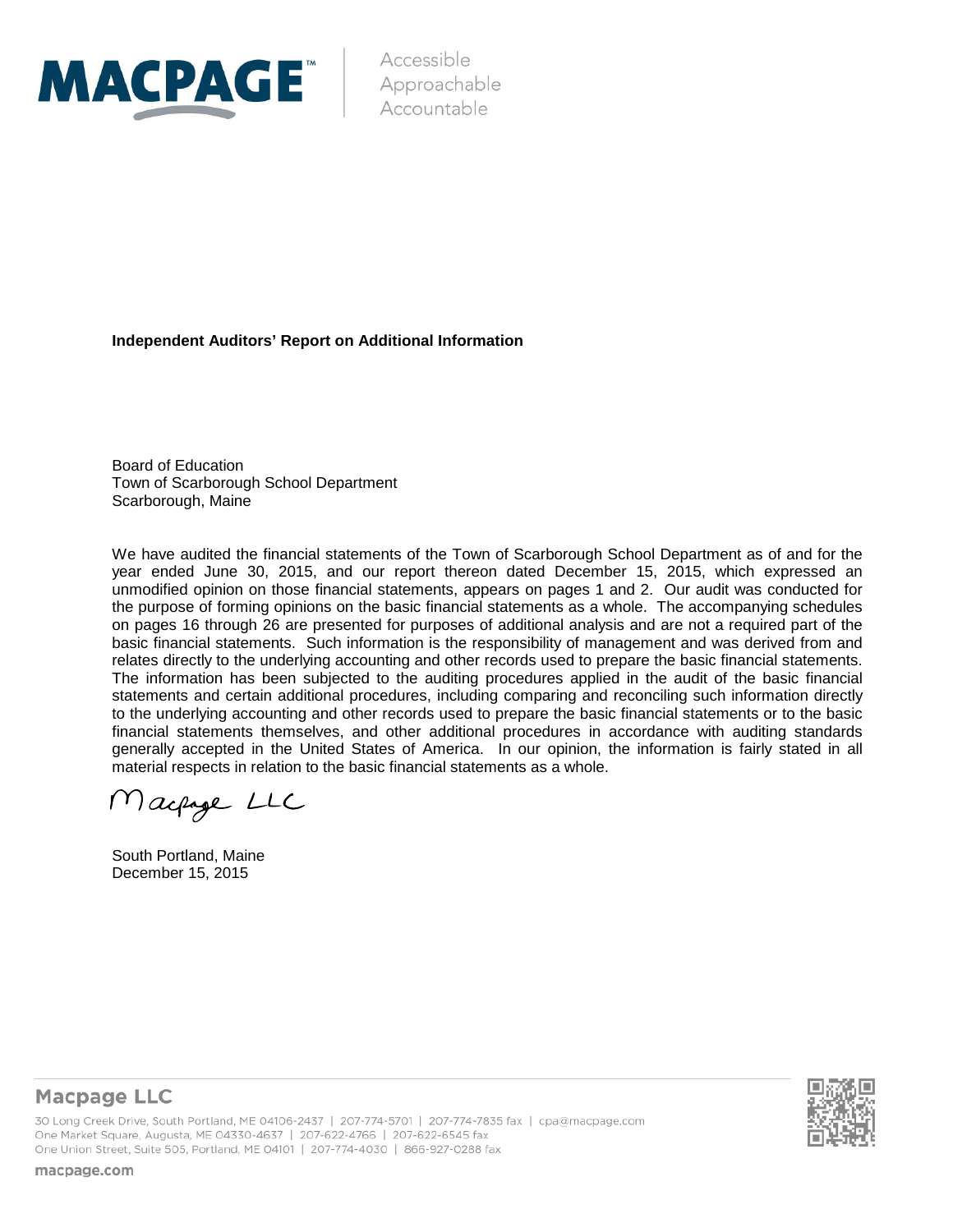#### **Schedule of Revenues, Expenditures, and Changes in Fund Balances - Special Revenue Funds**

|                                                                                    | Title IA  | Title IIA | Title III   | Local<br>Entitlement | Local<br>Entitlement<br>Preschool | Proficiency-<br><b>Based Grad</b><br>Grant (State) | School<br>Nutrition                |     | Scarborough<br>Education<br>Foundation | Fineberg<br>Trust |     | Local<br>Grants and<br>Donations |    | Admin<br>Recertification<br>(Fiscal agent) | Totals                             |
|------------------------------------------------------------------------------------|-----------|-----------|-------------|----------------------|-----------------------------------|----------------------------------------------------|------------------------------------|-----|----------------------------------------|-------------------|-----|----------------------------------|----|--------------------------------------------|------------------------------------|
| Revenues<br>Federal education grants<br>State education grants<br>Local funds      | \$195,151 | \$60,743  | \$<br>3,819 | \$690,603            | \$<br>2,601                       | \$<br>33,287                                       | \$<br>282,049<br>15,002<br>962,695 | \$. | 14,810                                 | -S                | \$. | 28,376                           | S  | 8,100                                      | \$1,234,966<br>48,289<br>1,013,981 |
| <b>Total Revenues</b>                                                              | 195,151   | 60,743    | 3,819       | 690,603              | 2,601                             | 33,287                                             | 1,259,746                          |     | 14,810                                 |                   |     | 28,376                           |    | 8,100                                      | 2,297,236                          |
| <b>Expenditures</b>                                                                | 195,151   | 61,492    | 3,819       | 690,603              | 2,601                             | 11,598                                             | 1,478,544                          |     | 17,393                                 | 15,542            |     | 45,901                           |    | 8,089                                      | 2,530,733                          |
| <b>Revenues Over (Under) Expenditures</b><br><b>Before Other Financing Sources</b> |           | (749)     |             |                      |                                   | 21,689                                             | (218, 798)                         |     | (2, 583)                               | (15, 542)         |     | (17, 525)                        |    | 11                                         | (233, 497)                         |
| <b>Transfers In</b>                                                                |           |           |             |                      |                                   |                                                    | 218,798                            |     |                                        |                   |     |                                  |    |                                            | 218,798                            |
| Net Change in Fund Balance                                                         |           | (749)     |             |                      |                                   | 21,689                                             |                                    |     | (2, 583)                               | (15, 542)         |     | (17, 525)                        |    | 11                                         | (14, 699)                          |
| <b>Fund Balance, Beginning</b><br>of Year                                          |           | 749       |             |                      |                                   | 29,465                                             |                                    |     | 15,000                                 | 219,671           |     | 26,152                           |    | 513                                        | 291,550                            |
| Fund Balance, End of Year                                                          | \$        |           |             |                      |                                   | \$<br>51,154                                       | S                                  |     | 12,417                                 | \$204,129         | -S  | 8,627                            | \$ | 524                                        | 276,851<br>\$                      |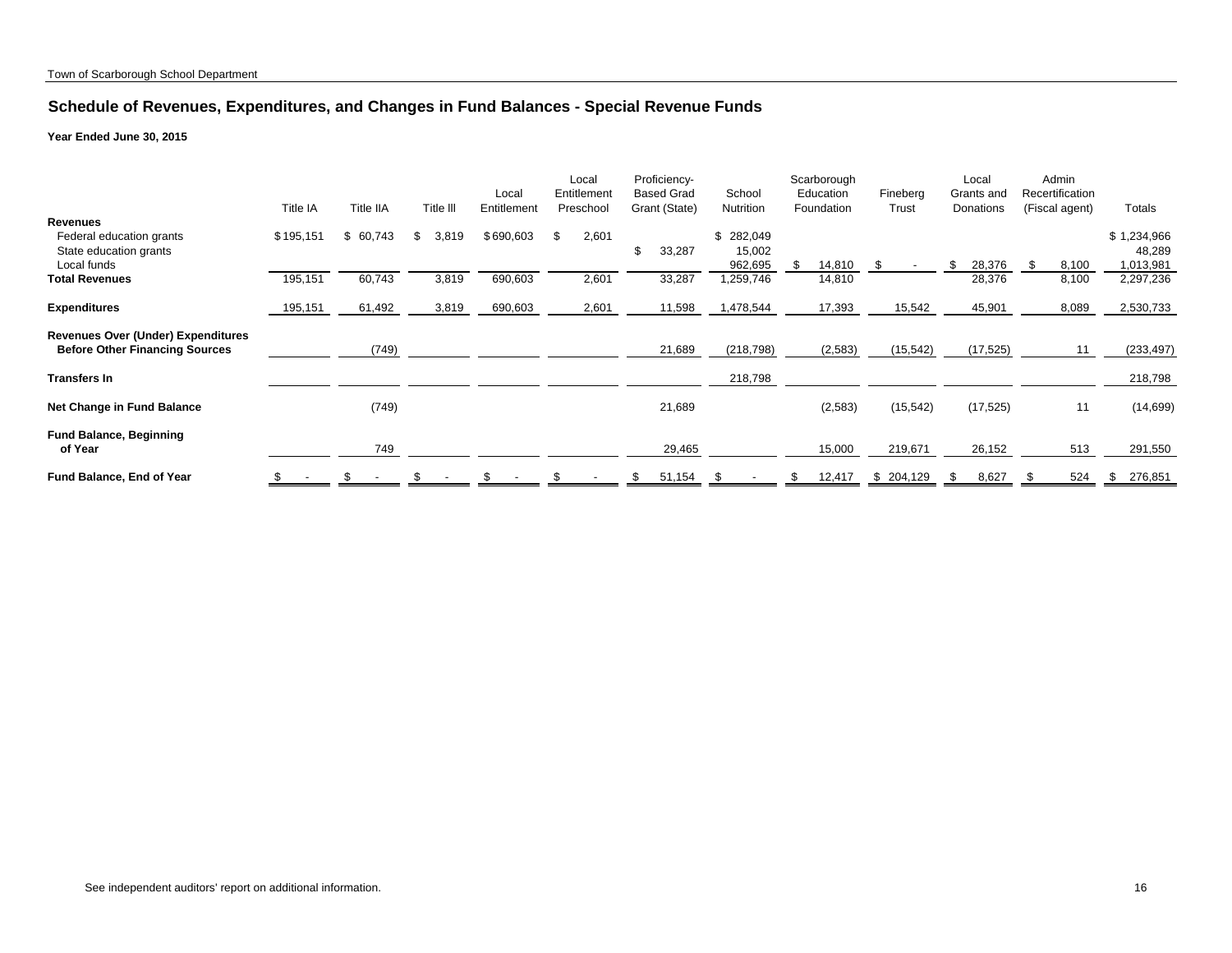### **Schedule of Revenues, Expenditures, and Changes in Fund Balances - Non-Major Capital Projects Funds**

|                                                                                                                                           | 2007-2008<br>Projects | 2009-2010<br>Projects | 2010-2011<br>Projects | 2012-2013<br>Projects     | 2013-2014<br>Projects         | 2014-2015<br>Projects          |   | 2015-2016<br>Projects |    | Wentworth<br>School<br>Construction |     | Totals                                 |
|-------------------------------------------------------------------------------------------------------------------------------------------|-----------------------|-----------------------|-----------------------|---------------------------|-------------------------------|--------------------------------|---|-----------------------|----|-------------------------------------|-----|----------------------------------------|
| <b>Revenues</b><br>Local contribution<br>Interest<br>Other<br><b>Total Revenues</b>                                                       |                       |                       | \$<br>5<br>5          | \$<br>$\overline{2}$<br>2 | 332<br>332                    | \$155,000<br>31<br>155,031     |   |                       | \$ | 816<br>126,447<br>127,263           | \$. | 155,000<br>1,186<br>126,447<br>282,633 |
| <b>Expenditures</b><br>Purchased services                                                                                                 | 6,260                 | 3,579                 | 9,037                 | \$<br>42,075              | 280,473                       | 560,988                        |   | 734,882               |    | 3,574,320                           |     | 5,211,614                              |
| Revenues Under Expenditures Before<br><b>Other Financing Sources (Uses)</b>                                                               | (6,260)               | (3, 579)              | (9,032)               | (42,073)                  | (280, 141)                    | (405, 957)                     |   | (734, 882)            |    | (3,447,057)                         |     | (4,928,981)                            |
| <b>Other Financing Sources (Uses):</b><br>Bond proceeds<br>Transfers (to) from other funds<br><b>Total Other Financing Sources (Uses)</b> |                       | (94)<br>(94)          | 32,000<br>32,000      | 25,000<br>25,000          | 229,000<br>(1,876)<br>227,124 | 490,300<br>(1, 842)<br>488,458 |   |                       |    |                                     |     | 776,300<br>(3,812)<br>772,488          |
| Net Change in Fund Balance                                                                                                                | (6,260)               | (3,673)               | 22,968                | (17,073)                  | (53,017)                      | 82,501                         |   | (734, 882)            |    | (3, 447, 057)                       |     | (4, 156, 493)                          |
| Fund Balance (Deficit), Beginning of Year                                                                                                 | 7,273                 | 3,673                 | (9, 471)              | 20,110                    | 223,314                       |                                |   |                       |    | 6,401,251                           |     | 6,646,150                              |
| Fund Balance, End of Year                                                                                                                 | 1,013                 |                       | 13,497                | \$<br>3,037               | 170,297                       | \$<br>82,501                   | S | (734, 882)            | £. | 2,954,194                           | \$  | 2,489,657                              |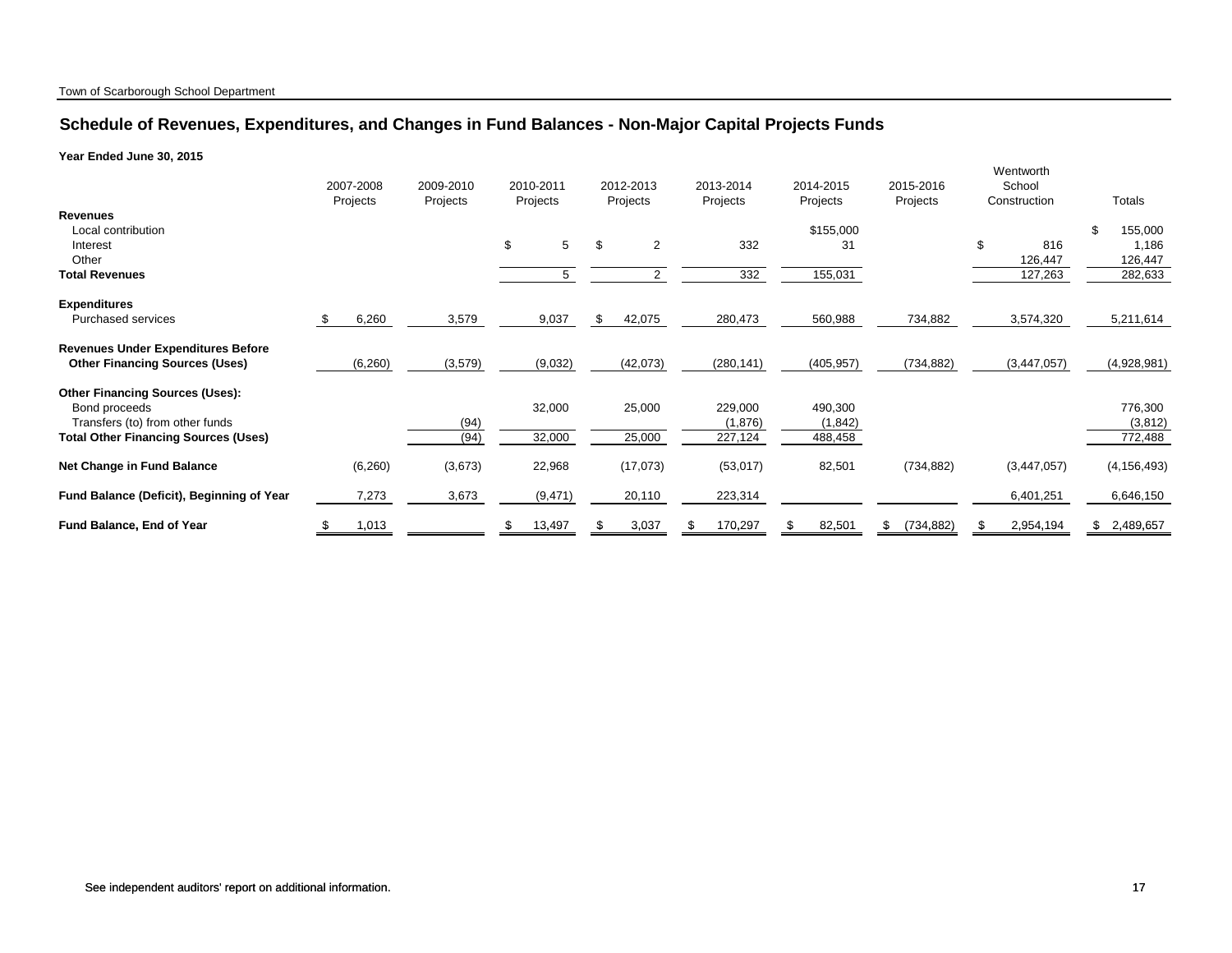# **Schedule of Changes in Fiduciary Net Position Private-Purpose Trust Funds**

|                                          | Beginning      |       |    |           |             |    | Ending         |
|------------------------------------------|----------------|-------|----|-----------|-------------|----|----------------|
|                                          | <b>Balance</b> |       |    | Additions | Deductions  |    | <b>Balance</b> |
| <b>Private-Purpose Trust Funds:</b>      |                |       |    |           |             |    |                |
| <b>Shirley Grover Fund</b>               | \$             | 992   | \$ | 8         |             | \$ | 1,000          |
| Mary Campbell Peterson Fund              | 93,207         |       |    | 743       | \$<br>2,000 |    | 91,950         |
| Edith Warga Art Scholarship              | 102,832        |       |    | 822       | 1,500       |    | 102,154        |
| Packy McFarland Scholarship              |                | 177   |    |           |             |    | 178            |
| Roy Nelson Scholarship                   |                | 13    |    | O         |             |    | 13             |
| Daniel Tranchemontagne Scholarship       |                | 1,083 |    | 9         |             |    | 1,092          |
| Virginia Jackson Scholarship             | 17,507         |       |    | 141       | 1,500       |    | 16,148         |
| Evelyn Chaddon Scholarship               |                | 309   |    | 2         |             |    | 311            |
| S. Dwight Howard Scholarship             |                | 2,545 |    | 21        |             |    | 2,566          |
| Bertha Libby-Lary Scholarship            | 11,330         |       |    | 90        | 250         |    | 11,170         |
| Kathy Pearson Scholarship                |                | 2,928 |    | 24        |             |    | 2,952          |
| Academic Decathlon Scholarship           |                | 1,218 |    | 10        |             |    | 1,228          |
| <b>Total Private-Purpose Trust Funds</b> | 234,141        |       | S  | 1,871     | 5,250       | S  | 230,762        |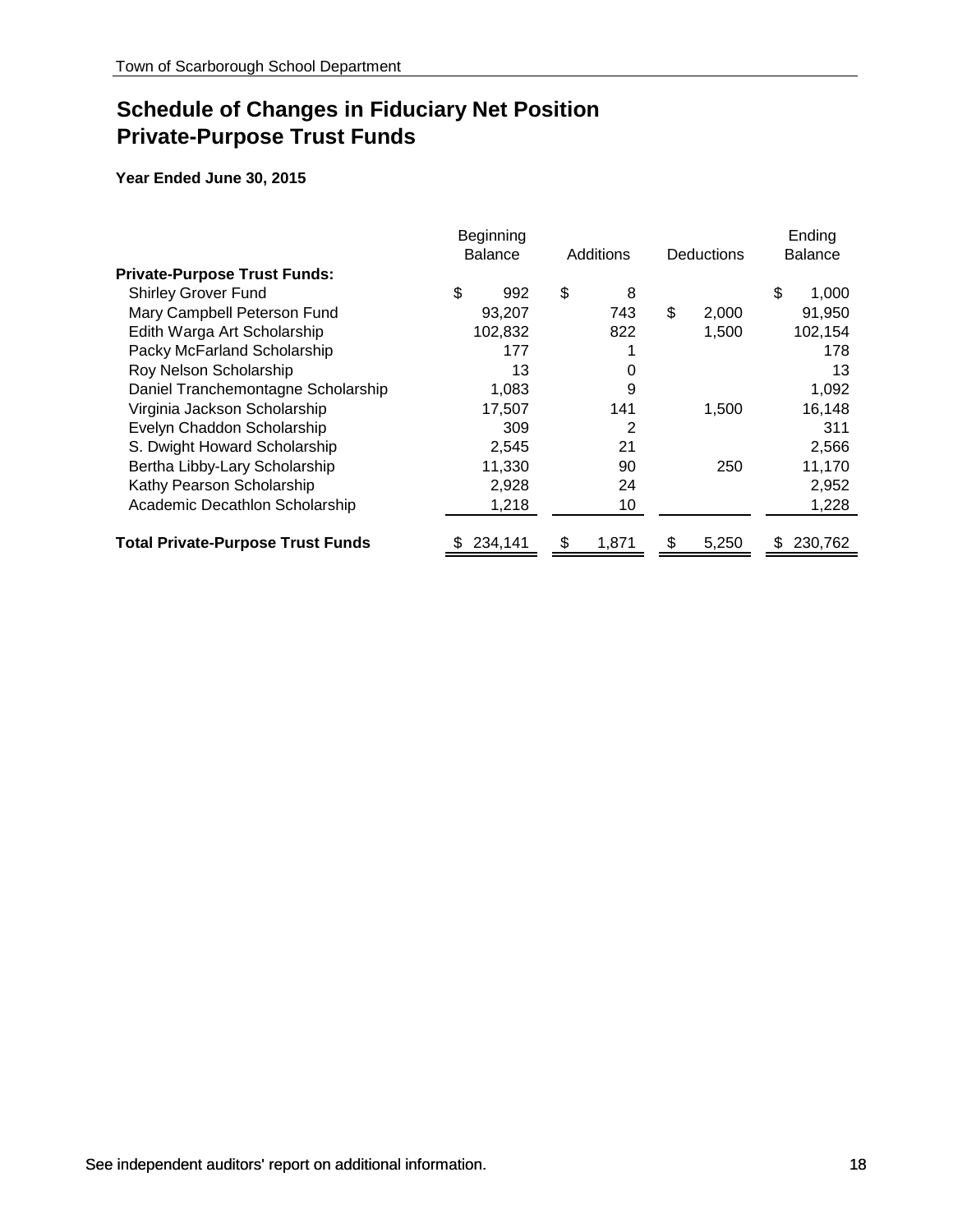### **Year Ended June 30, 2015**

#### SUMMARY

|                                     | Beginning<br><b>Balance</b> | Cash<br>Receipts | Cash<br><b>Disbursements</b> | Ending<br><b>Balance</b> |
|-------------------------------------|-----------------------------|------------------|------------------------------|--------------------------|
| Scarborough High School             | \$<br>130,112               | \$<br>257,435    | \$<br>240,566                | \$<br>146,981            |
| Scarborough Middle School           | 54,537                      | 133,942          | 110,530                      | 77,949                   |
| Wentworth Intermediate School       | 28,364                      | 57,727           | 49,868                       | 36,223                   |
| <b>Eight Corners School</b>         | 9,902                       | 9,102            | 9,867                        | 9,137                    |
| <b>Blue Point School</b>            | 3,052                       | 9,470            | 6,260                        | 6,262                    |
| Pleasant Hill School                | 4,511                       | 8,480            | 9,057                        | 3,934                    |
| <b>Total Student Activity Funds</b> | 230,478                     | \$<br>476,156    | \$<br>426,148                | \$<br>280,486            |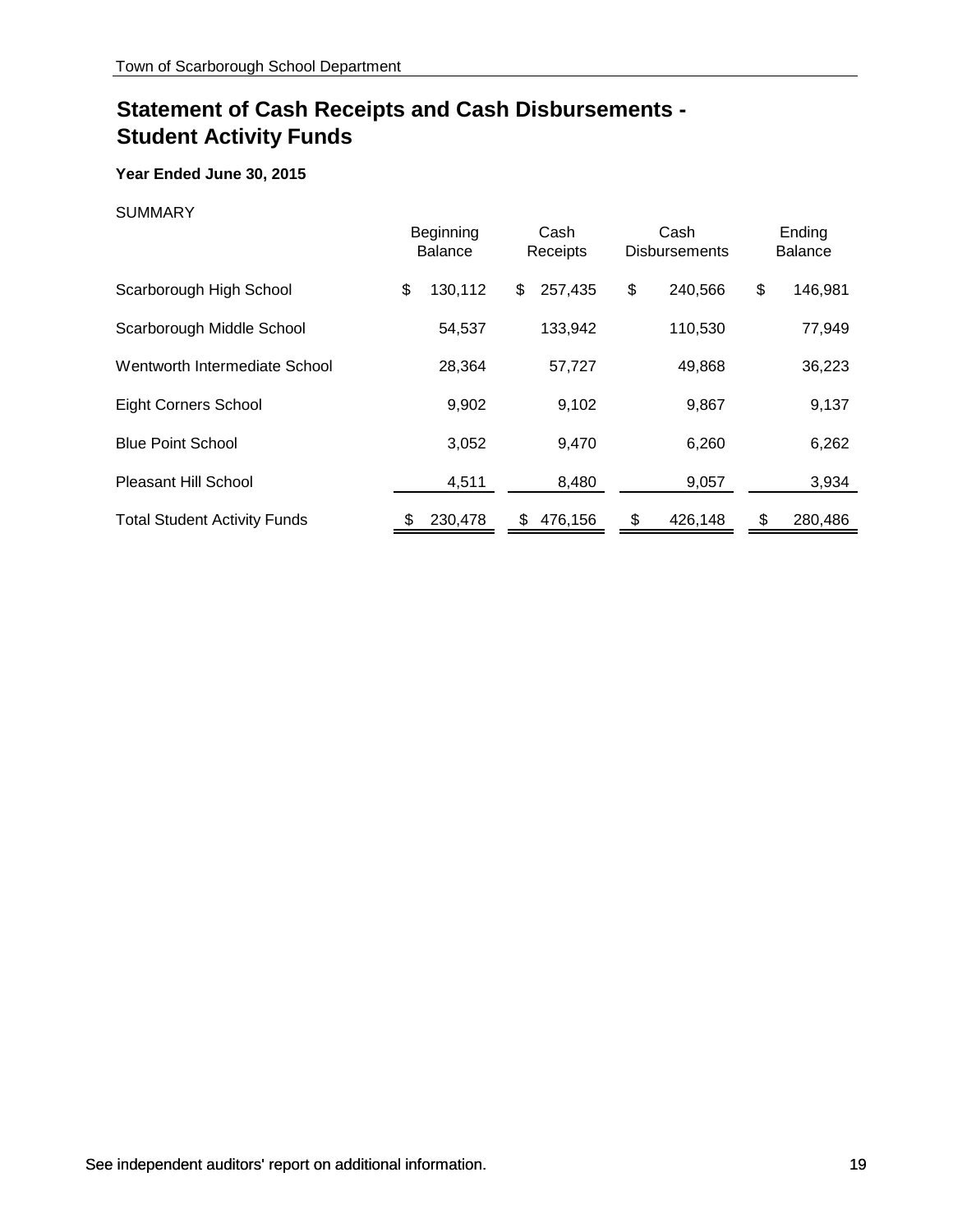#### **Year Ended June 30, 2015**

#### SCARBOROUGH HIGH SCHOOL

|                                | Beginning      |        | Cash     |         | Cash |                      | Ending |                |
|--------------------------------|----------------|--------|----------|---------|------|----------------------|--------|----------------|
|                                | <b>Balance</b> |        | Receipts |         |      | <b>Disbursements</b> |        | <b>Balance</b> |
| Academic Decathlon             | \$             | 946    | \$       | 3,869   | \$   | 4,232                | \$     | 583            |
| <b>Alternative Education</b>   |                | 85     |          | 1,256   |      | 1,256                |        | 85             |
| Athletics                      |                | 29,280 |          | 53,241  |      | 55,452               |        | 27,069         |
| <b>Athletics Concession</b>    |                | 241    |          | 28,727  |      | 28,865               |        | 103            |
| Auditorium                     |                | 55     |          | 90      |      | 105                  |        | 40             |
| Band                           |                | 19     |          |         |      | 19                   |        |                |
| Boy's Tennis                   |                | 309    |          | 486     |      | 110                  |        | 685            |
| Chorus                         |                | 4,374  |          | 33,224  |      | 33,880               |        | 3,718          |
| Civil Rights Team              |                | 2,272  |          |         |      | 550                  |        | 1,722          |
| Class of 2015                  |                | 10,133 |          | 3,772   |      | 12,356               |        | 1,549          |
| Class of 2016                  |                | 346    |          | 22,268  |      | 11,354               |        | 11,260         |
| Class of 2017                  |                | 383    |          |         |      |                      |        | 383            |
| Class of 2018                  |                | 569    |          | 957     |      | 325                  |        | 1,201          |
| <b>ECOS</b>                    |                | 2,650  |          | 1,217   |      | 1,035                |        | 2,832          |
| <b>General Account</b>         |                | 4,077  |          | 3,428   |      | 6,800                |        | 705            |
| <b>Golf Boosters</b>           |                | 1,690  |          | 202     |      | 211                  |        | 1,681          |
| Guidance                       |                | 10,218 |          | 38,850  |      | 35,774               |        | 13,294         |
| <b>GSA</b>                     |                | 245    |          |         |      |                      |        | 245            |
| Key Club                       |                | 1,846  |          | 8,151   |      | 7,754                |        | 2,243          |
| Library                        |                | 1,201  |          | 272     |      | 35                   |        | 1,438          |
| Lisa Ruhman Grant              |                | 95     |          |         |      | 95                   |        |                |
| Model UN                       |                | 1,302  |          | 3,230   |      | 3,469                |        | 1,063          |
| <b>Natural Helpers</b>         |                | 271    |          |         |      |                      |        | 271            |
| <b>NHS</b>                     |                | 22     |          | 1,264   |      | 385                  |        | 901            |
| Oak Hill Players               |                | 5,311  |          | 21,984  |      | 8,026                |        | 19,269         |
| One Act Play                   |                | 587    |          | 1,756   |      | 1,733                |        | 610            |
| Project AWARE                  |                | 250    |          |         |      |                      |        | 250            |
| Project G.R.A.C.E.             |                | 3      |          | 1,020   |      | 920                  |        | 103            |
| <b>Balance Carried Forward</b> | \$             | 78,780 | \$       | 229,264 | \$   | 214,741              | \$     | 93,303         |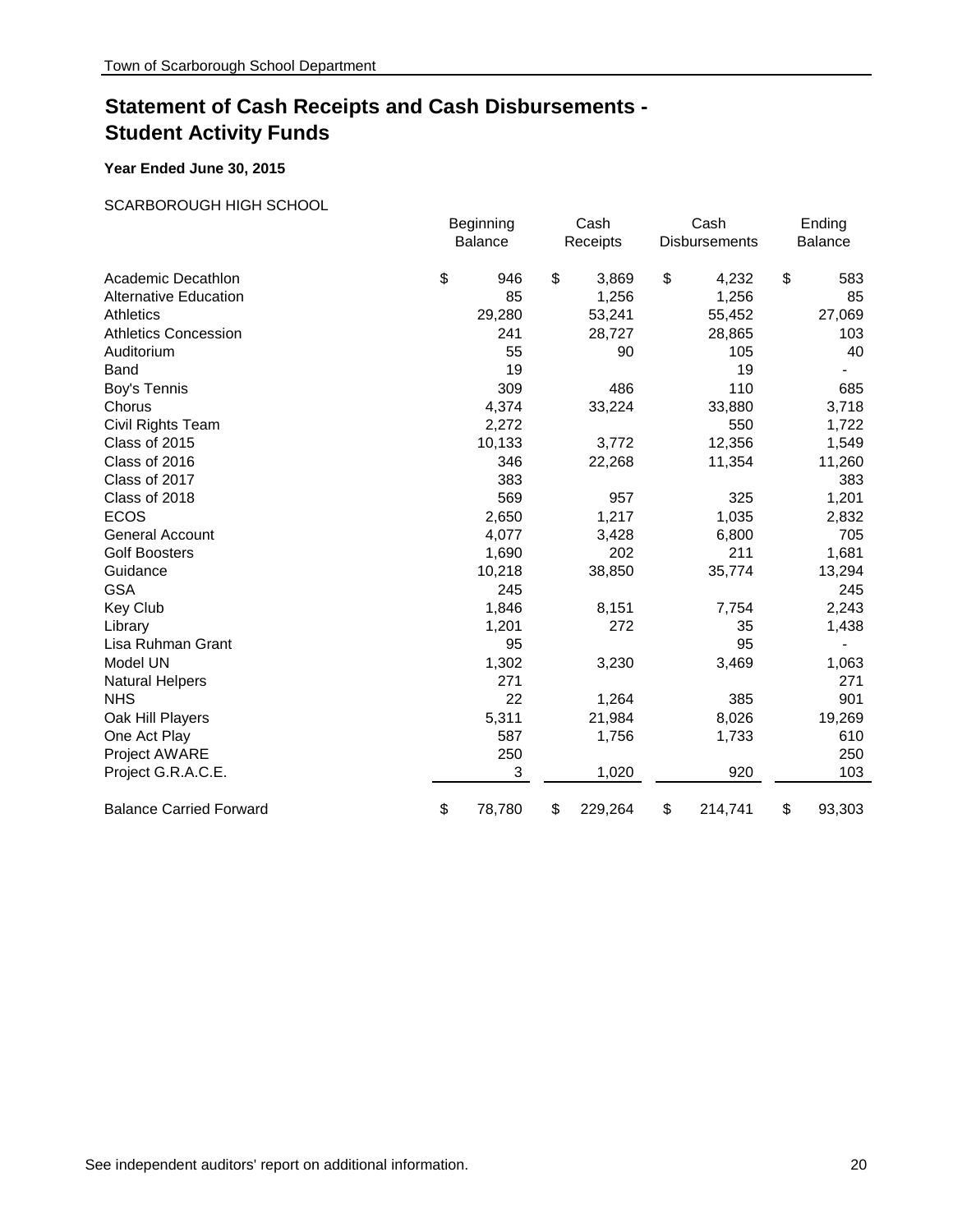# **Scarborough School Department Student Activity Funds Statement of Cash Receipts and Cash Disbursements - Continued**

### **Year Ended June 30, 2015**

#### SCARBOROUGH HIGH SCHOOL

|                                         | Beginning<br><b>Balance</b> |        | Cash<br>Receipts |         | Cash<br><b>Disbursements</b> |         | Ending<br><b>Balance</b> |
|-----------------------------------------|-----------------------------|--------|------------------|---------|------------------------------|---------|--------------------------|
| <b>Balance Carried Forward</b>          | \$                          | 78,780 | \$               | 229,264 | \$                           | 214,741 | \$<br>93,303             |
| SAAF Fund                               |                             | 2,101  |                  |         |                              | 425     | 1,676                    |
| Scholarship                             |                             | 3,342  |                  | 4,051   |                              | 2,500   | 4,893                    |
| <b>School Store</b>                     |                             | 2,054  |                  | 2,531   |                              | 3,219   | 1,366                    |
| Steven Delano Memorial Fund             |                             | 300    |                  |         |                              |         | 300                      |
| Storm for a Cure (was Pink Ribbon Club) |                             | 248    |                  | 2,299   |                              | 2,157   | 390                      |
| Student Art                             |                             | 189    |                  |         |                              |         | 189                      |
| <b>Student Council</b>                  |                             | 527    |                  | 179     |                              | 626     | 80                       |
| <b>Study Center</b>                     |                             | 36,417 |                  | 5,370   |                              | 649     | 41,138                   |
| Sunshine Fund                           |                             | 6      |                  | 540     |                              | 540     | 6                        |
| <b>Video Productions</b>                |                             | 325    |                  | 425     |                              | 208     | 542                      |
| Yearbook                                |                             | 5,823  |                  | 12,776  |                              | 15,501  | 3,098                    |
|                                         | 130,112                     |        | \$               | 257,435 | \$                           | 240,566 | \$<br>146,981            |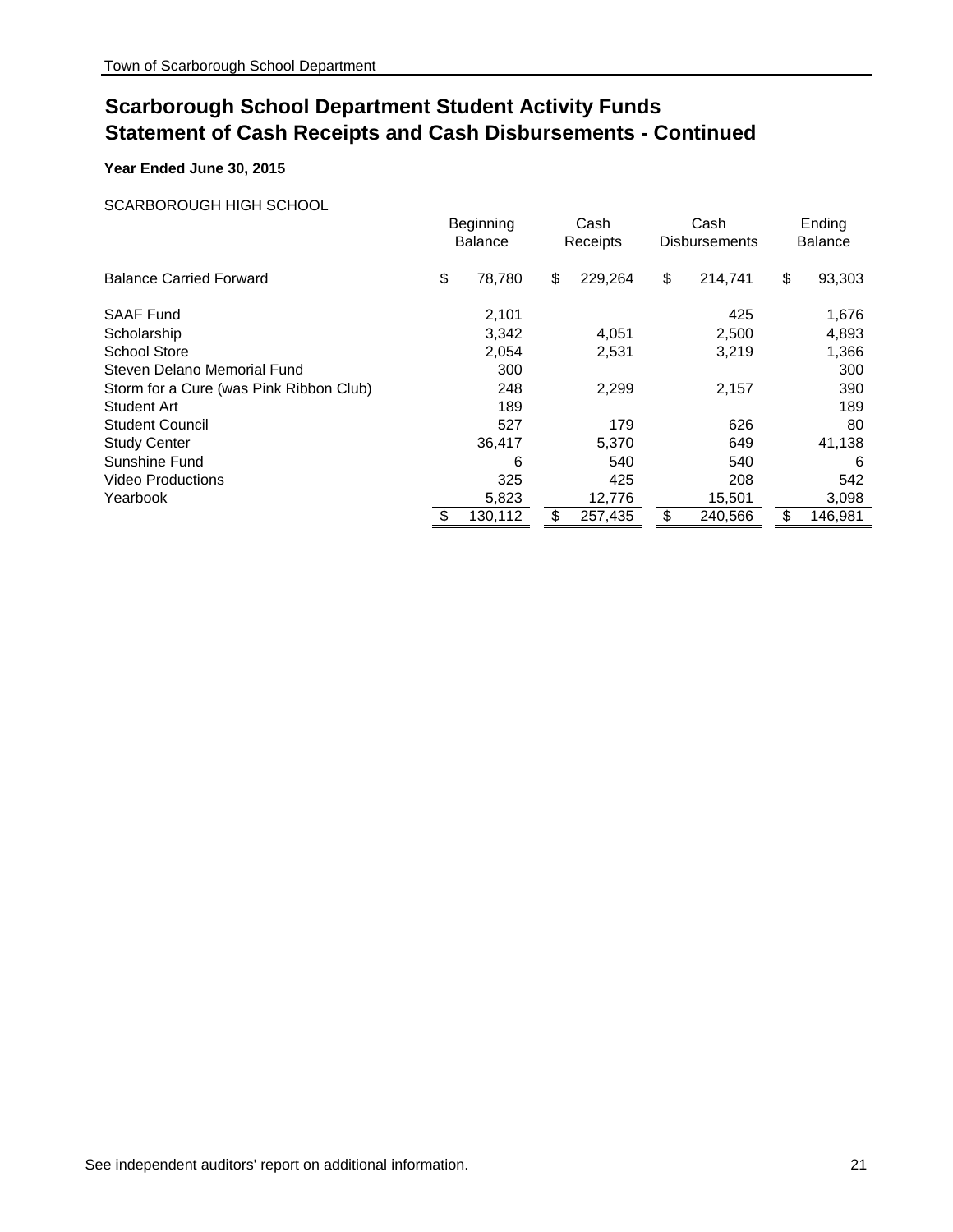#### **Year Ended June 30, 2015**

#### SCARBOROUGH MIDDLE SCHOOL

|                           | Beginning              | Cash                                        |                          | Cash                 |                         | Ending                      |
|---------------------------|------------------------|---------------------------------------------|--------------------------|----------------------|-------------------------|-----------------------------|
|                           | <b>Balance</b>         | Receipts                                    |                          | <b>Disbursements</b> |                         | <b>Balance</b>              |
| Abenaki                   | \$<br>2,061            |                                             | \$                       | 2,061                |                         |                             |
| Algonquin                 | 2,106                  |                                             |                          | 2,105                |                         | 1                           |
| <b>Allied Arts</b>        | 716                    |                                             |                          | 139                  |                         | 577                         |
| Athletics                 |                        | 150                                         |                          | 150                  |                         |                             |
| Bike-a-thon               | 125                    | 5,343                                       |                          | 5,468                |                         |                             |
| Box Tops/Soup Labels      | 658                    | 1,066                                       |                          | 1,472                |                         | 252                         |
| <b>Builder's Club</b>     | 823                    | 943                                         |                          | 738                  |                         | 1,028                       |
| Civil Rights              | 234                    |                                             |                          |                      |                         | 234                         |
| Class of 2019             |                        | 19,239                                      |                          | 18,816               |                         | 423                         |
| Class of 2020             |                        | 17,870                                      |                          | 11,177               |                         | 6,693                       |
| Class of 2021             |                        | 12,526                                      |                          | 7,260                |                         | 5,266                       |
| Coca Cola                 | 2,065                  | 50                                          |                          | 46                   |                         | 2,069                       |
| Donations                 | 22                     | 670                                         |                          | 598                  |                         | 94                          |
| Drama Club                | 3,603                  | 1,111                                       |                          | 951                  |                         | 3,763                       |
| <b>General Fund</b>       | 40                     | 5,391                                       |                          | 4,090                |                         | 1,341                       |
| Health II                 | 235                    | 845                                         |                          | 881                  |                         | 199                         |
| Laptop                    | 17,951                 | 17,193                                      |                          | 1,574                |                         | 33,570                      |
| Library                   | 965                    | 4,759                                       |                          | 2,978                |                         | 2,746                       |
| Literary Magazine         | 697                    |                                             |                          | 525                  |                         | 172                         |
| Lost Books                | 230                    | 217                                         |                          |                      |                         | 447                         |
| Maine Cancer Foundation   |                        | 3,025                                       |                          | 2,950                |                         | 75                          |
| Math Forum                | 902                    |                                             |                          |                      |                         | 902                         |
| Math Team                 | 249                    |                                             |                          | 32                   |                         | 217                         |
| Music                     | 85                     |                                             |                          |                      |                         | 85                          |
| <b>Operation Cupid</b>    | 180                    | 921                                         |                          | 986                  |                         | 115                         |
| Passamaquoddy             | 699                    |                                             |                          | 699                  |                         |                             |
| Penobscot                 | 174                    |                                             |                          | 174                  |                         |                             |
| Pepsi Cola                | 60                     | 455                                         |                          | 404                  |                         | 111                         |
| Project G.R.A.C.E.        | 233                    |                                             |                          | 31                   |                         | 202                         |
| Quebec                    | 117                    |                                             |                          | 117                  |                         |                             |
| Read-a-thon               |                        | 26,692                                      |                          | 26,692               |                         |                             |
| <b>School Store</b>       | 442                    | 652                                         |                          | 532                  |                         | 562                         |
| <b>Schools That Shine</b> | 2,000                  | 1,139                                       |                          |                      |                         | 3,139                       |
| <b>SMS Garden</b>         | 621                    |                                             |                          |                      |                         | 621                         |
| Sokokis                   | 850                    |                                             |                          | 850                  |                         |                             |
| <b>STEM</b>               | 216                    |                                             |                          |                      |                         | 216                         |
| Student Advocacy          | 575                    |                                             |                          |                      |                         | 575                         |
| <b>Student Council</b>    | 3,142                  | 4,708                                       |                          | 5,674                |                         | 2,176                       |
| Sunshine Fund             | 32                     | 493                                         |                          | 525                  |                         |                             |
| <b>TEAMS</b>              | 91                     |                                             |                          | 91                   |                         |                             |
| Wellness                  |                        | 952                                         |                          | 46                   |                         | 906                         |
| <b>WSMS News</b>          | 11                     |                                             |                          | 11                   |                         |                             |
| Yearbook                  | \$<br>11,327<br>54,537 | 7,532<br>$\overline{\mathbf{e}}$<br>133,942 | $\overline{\mathcal{E}}$ | 9,687<br>110,530     | $\overline{\mathbf{e}}$ | 9,172<br>$\frac{1}{77,949}$ |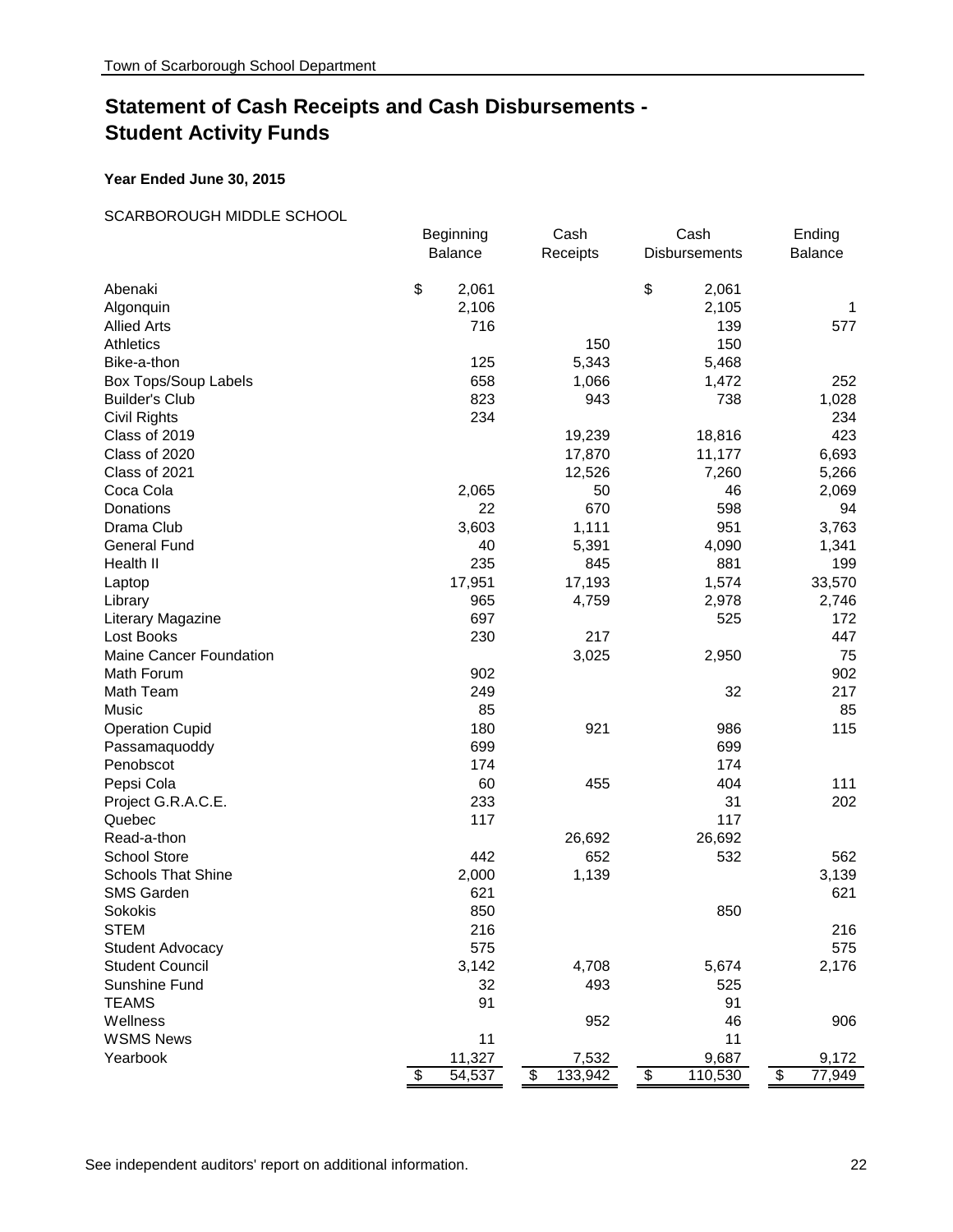### **Year Ended June 30, 2015**

#### WENTWORTH INTERMEDIATE SCHOOL

|                          | Beginning<br><b>Balance</b> | Cash<br>Receipts | Cash<br><b>Disbursements</b> | Ending<br><b>Balance</b> |  |
|--------------------------|-----------------------------|------------------|------------------------------|--------------------------|--|
| Becky's Garden           | 785                         |                  |                              | \$<br>785                |  |
| Clynk Schoolwide         |                             | 3,048            | 1,073                        | 1,975                    |  |
| Coffee Fundraiser        | 136                         |                  | 136                          |                          |  |
| Enrichment/Storytelling  | 500                         |                  | 500                          |                          |  |
| <b>Field Trips</b>       | 907                         | 13,891           | 12,493                       | 2,305                    |  |
| Garden - Stuart          | 2,586                       | 3,978            | 3,218                        | 3,346                    |  |
| General                  | 10,173                      | 14,248           | 11,611                       | 12,810                   |  |
| Laptop Maintenance       |                             | 5,585            |                              | 5,585                    |  |
| <b>LEGO Robotics</b>     | 672                         |                  | 672                          |                          |  |
| Library                  | 4,622                       | 9,757            | 9,023                        | 5,356                    |  |
| Music                    |                             | 955              | 955                          |                          |  |
| <b>PTO</b>               | 94                          |                  |                              | 94                       |  |
| Sunshine Fund            | 228                         | 671              | 615                          | 284                      |  |
| Target                   |                             | 296              | 296                          |                          |  |
| <b>UNICEF</b>            |                             | 177              | 177                          |                          |  |
| Yearbooks                |                             | 5,121            | 5,121                        |                          |  |
| <b>Unassigned Credit</b> | 7,661                       |                  | 3,978                        | 3,683                    |  |
|                          | \$<br>28,364                | \$<br>57,727     | \$<br>49,868                 | \$<br>36,223             |  |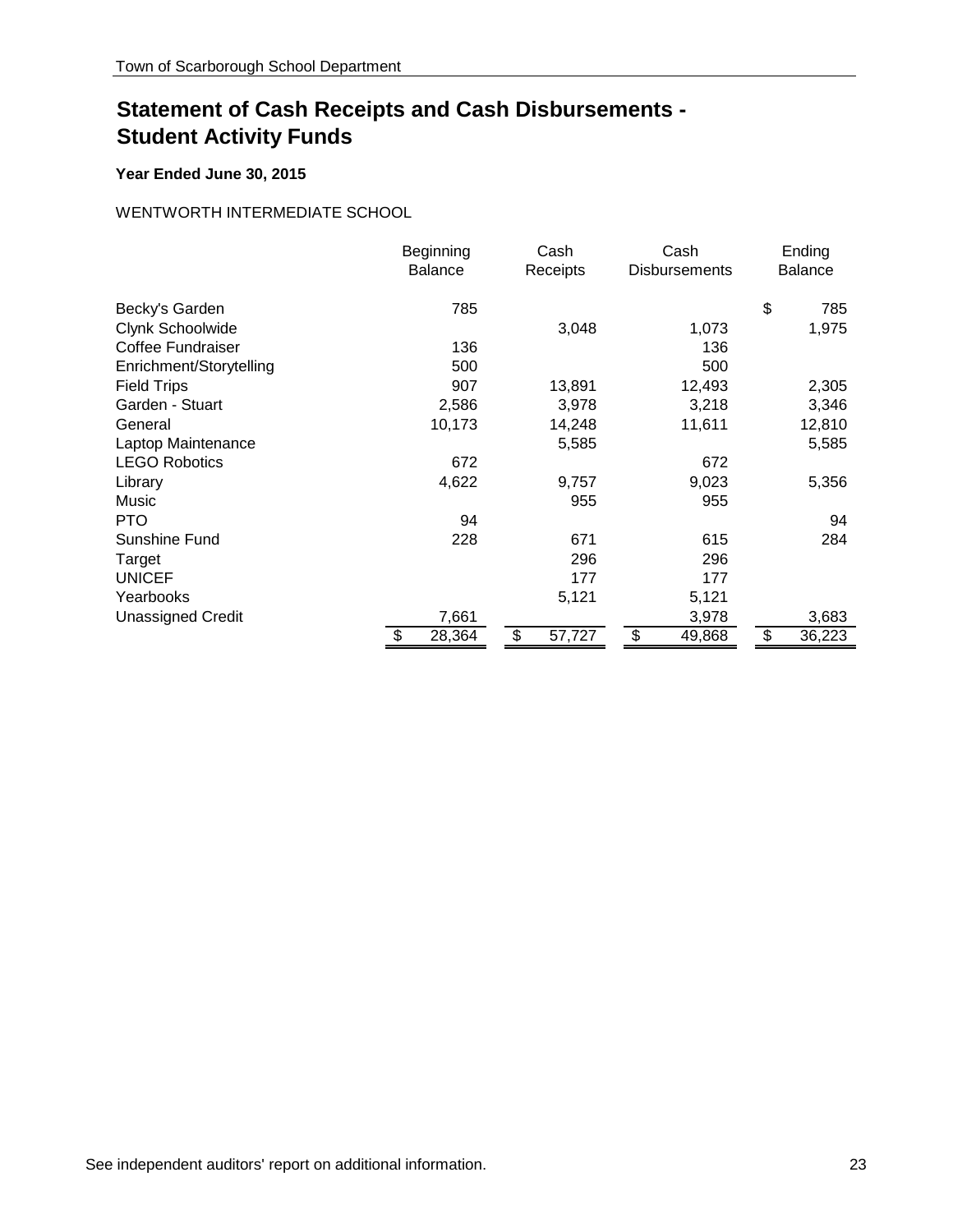### **Year Ended June 30, 2015**

#### EIGHT CORNERS SCHOOL

| <b>Beginning Balance</b>   | $\boldsymbol{\mathsf{S}}$ | 9,902 |
|----------------------------|---------------------------|-------|
| <b>Receipts:</b>           |                           |       |
| Donations                  |                           | 124   |
| Library                    |                           | 1,136 |
| Miscellaneous              |                           | 3,280 |
| <b>Staff Enrichment</b>    |                           | 699   |
| <b>Student Enrichment</b>  |                           | 792   |
| Sunshine Fund              |                           | 117   |
| Yearbook/Lifetouch         |                           | 2,954 |
| <b>Total Receipts</b>      |                           | 9,102 |
| <b>Disbursements:</b>      |                           |       |
| Instr Supplies             |                           | 214   |
| Library                    |                           | 637   |
| Miscellaneous              |                           | 4,135 |
| <b>Office Supplies</b>     |                           | 221   |
| <b>Staff Enrichment</b>    |                           | 886   |
| <b>Student Enrichment</b>  |                           | 809   |
| Sunshine Fund              |                           | 235   |
| Yearbook/Lifetouch         |                           | 2,730 |
| <b>Total Disbursements</b> |                           | 9,867 |
| <b>Ending Balance</b>      | \$                        | 9,137 |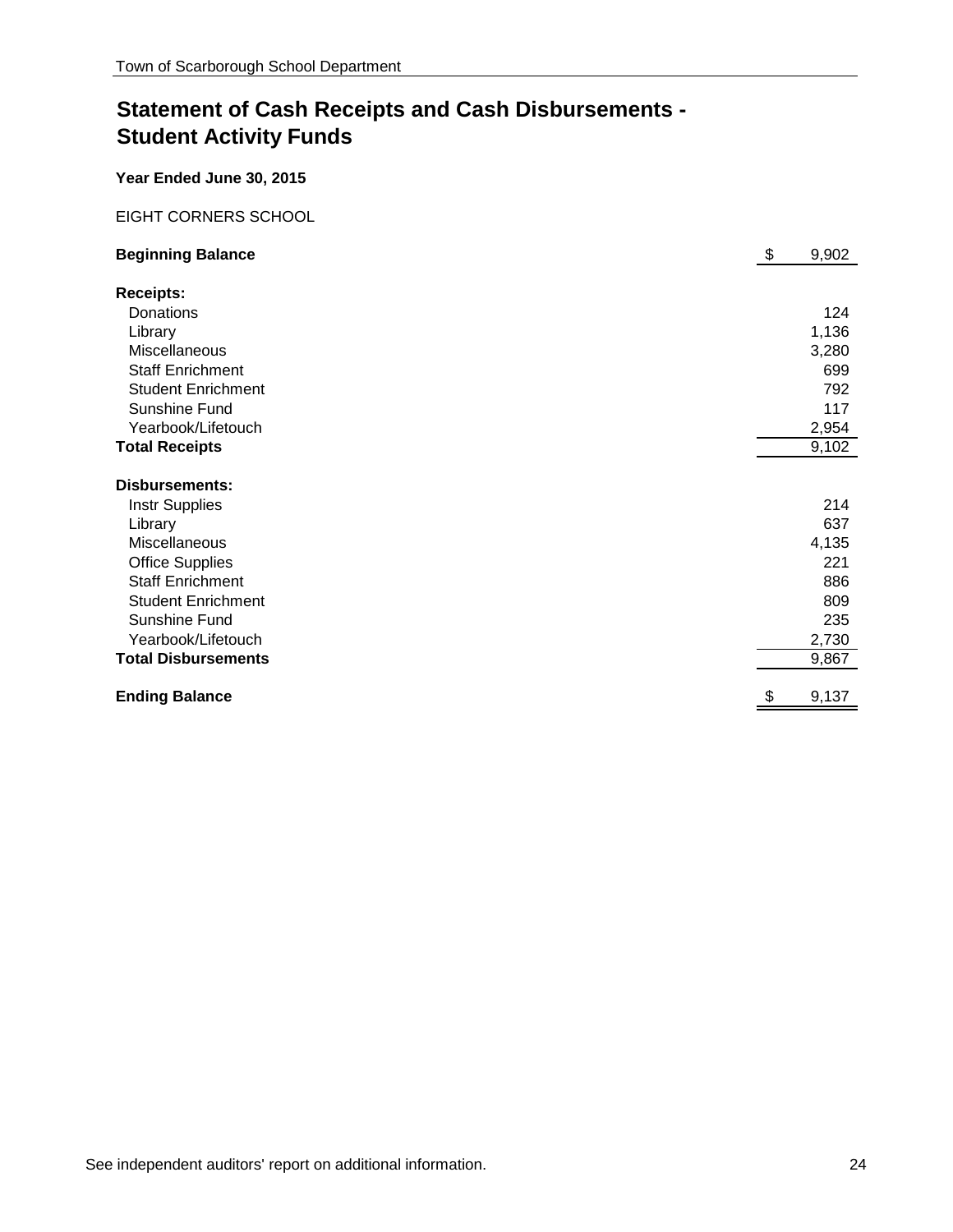**Year Ended June 30, 2015**

### BLUE POINT SCHOOL

| <b>Beginning Balance</b>   | $\boldsymbol{\theta}$ | 3,052 |
|----------------------------|-----------------------|-------|
| <b>Receipts:</b>           |                       |       |
| General                    |                       | 5,921 |
| Library                    |                       | 2,321 |
| PTA Technology             |                       | 500   |
| Yearbook                   |                       | 728   |
| <b>Total Receipts</b>      |                       | 9,470 |
| <b>Disbursements:</b>      |                       |       |
| General                    |                       | 4,435 |
| Library                    |                       | 1,825 |
| <b>Total Disbursements</b> |                       | 6,260 |
| <b>Ending Balance</b>      | \$                    | 6,262 |